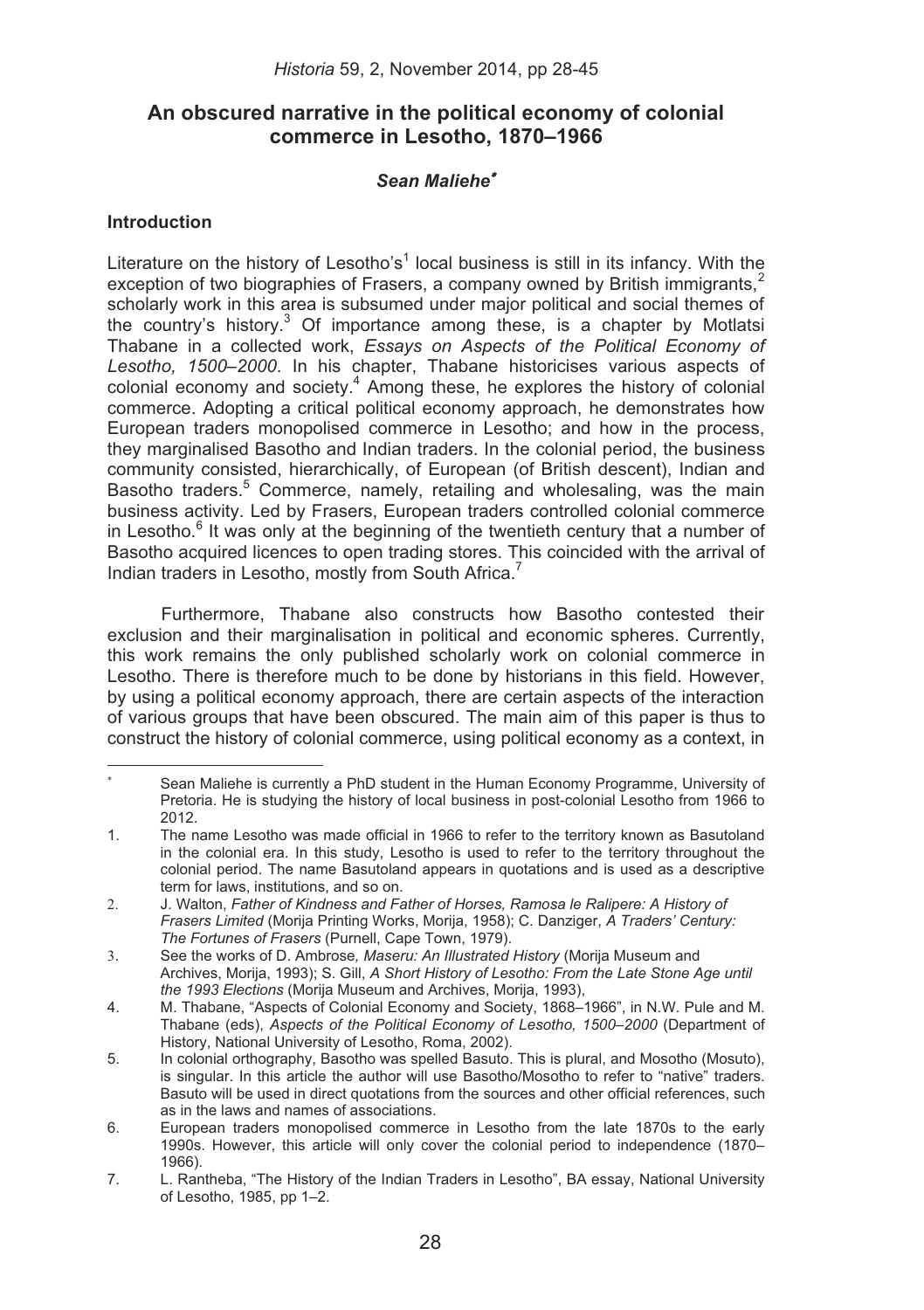order to understand other factors which contributed to the shaping of Lesotho's business landscape.

It is important to revisit the history of commerce in Lesotho because commerce remains one of the most significant economic activities practised to date by Basotho – the "native" majority. The Basotho operate in small businesses labelled by the government as small to medium enterprises (SMEs). These businesses are in the retail (the largest sector), service, manufacturing, agroprocessing, tourism, professional, financial, commercial and commercial farming sectors. These businesses comprise 85% of Lesotho's local business. There are an estimated 100 000 SMEs in Lesotho, employing about 300 000 people out of a population of about 2 million.<sup>8</sup> Because it is the genesis of the modern business landscape in Lesotho, it is important to study the development of commerce in the colonial period. This will help in identifying other driving forces which have been behind Lesotho's business landscape and economic development.

Like in other African countries, the dynamics of Lesotho's business configuration have largely been misunderstood. Focus in popular discourse and among policy makers has been placed on the individual's entrepreneurial psychosocial agency, or lack thereof, in explaining the driving force behind the development of business vibrancy.<sup>9</sup> In Lesotho, according to the country's longterm development plan, *Vision 2020*, developed in 2004, the government maintains that to develop local business, a "well-developed entrepreneurial culture [has to be] inculcated among the Basotho".<sup>10</sup>

There are other factors which have been obscured in this dominant narrative. For example, very little is known about the Basotho's role in shaping the country's economy; their individual and collective struggles; the complexity of relations with other trading groups; specificities of how Europeans dominated commerce; and the role played by Indians. This paper is organised into four major sections. The first, a background section, introduces Lesotho's economy prior to the European encounter and the changes that came with European conduct in the nineteenth century. The following section demonstrates how European traders emerged as a dominant trading group in the context of colonialism. The third section introduces the arrival of Indians in Lesotho and examines their relations with European traders. The last section explores relations between Basotho traders on the one hand, and European and Indian traders on the other.

### **Establishment of trading stations and the introduction of colonial trading laws and regulations in Lesotho, 1870–1920s**

The purpose of this section is to discuss Lesotho's economy and its transformation from pre-colonial to colonial configurations. This will be provided as a background

<sup>8.</sup> *Lesotho Poverty Reduction Strategies,* 2012*,* available online at http://www.gov.ls/documents/PRSP\_Final.pdf Accessed 15 July 2014, pp 107–110; *The State of Small Enterprise in Lesotho* (Ministry of Trade and Industry, Co-operative and Market, Maseru, 2009), pp 1–2; *Lesotho White Paper on the Development and Promotion of Small Business,* 2002, http://www.sbp.org.za/uploads/media/Lesotho\_White\_Paper\_\_6- 2\_.pdf, Accessed 15 July 2014.

<sup>9.</sup> See for example, V. Wild, *Profit not for Profit's Sake: History and Business Culture of African Entrepreneurs in Zimbabwe* (Baobab Books, Harare, 1997).

<sup>10.</sup> *Lesotho National Vision,* 2020, available online at http://www.gov.ls/documents/National\_Vision\_Document\_Final.pdf Accessed 15 July 2014,  $\overline{p}$  9.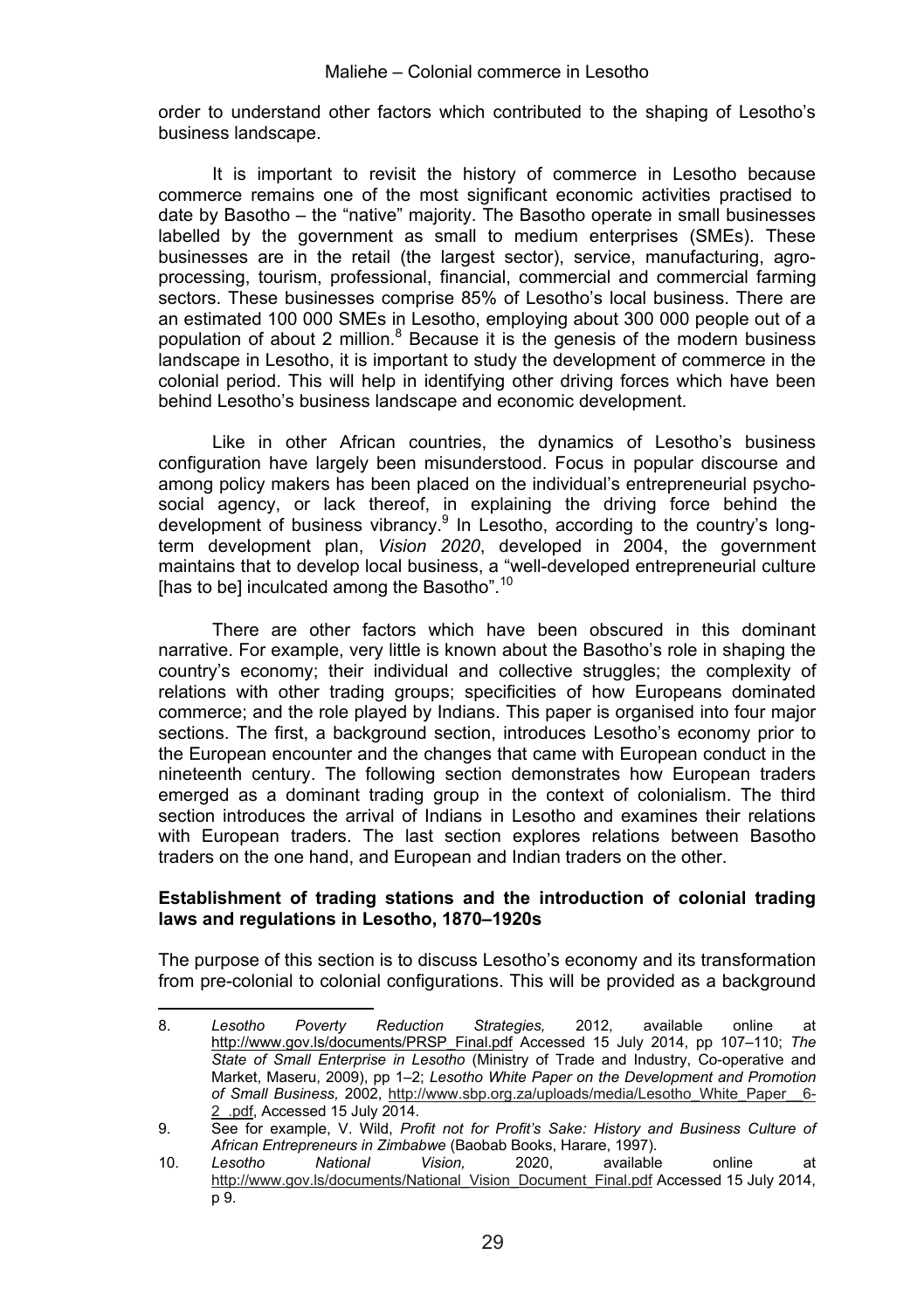to understanding the political economy of colonial commerce. The argument of this section is that in the nineteenth century, the European encounter transformed the predominant way in which trade was organised. More particularly, Europeans facilitated the establishment of business enterprises.

Basotho of modern-day Lesotho are descents of Iron Age Bantu-speaking and Nguni communities that settled in southern Africa in about the sixteenth century. Economically, they depended on crop production, pastoralism, gathering of edible wild plants and hunting,<sup>11</sup> and engaged in reciprocal economic exchanges within their groups.<sup>12</sup> They also participated in trade with more distant communities in the region such as the Nguni communities in the modern-day Natal and Eastern Cape areas of South Africa. There was trade in household utensils made from iron and copper, iron hoes, animal skins, cattle, tobacco and commodities. Beads were used as currency in long-distance trade. Beads were "to be employed only as medium of trade with distant tribes, and for the purchase of more expensive articles...<sup>"13</sup> This was because beads were "fungible, could not easily be obtained, and could be given different values according to their size and colours."<sup>14</sup>

In 1833, missionaries arrived in Lesotho at Moshoeshoe's request. They were sent by the Paris Evangelical Missionary Society (PEMS).<sup>15</sup> The missionaries promoted private property rights of individual producers so that Basotho themselves could benefit from the product of their labour. In this manner, the missionaries altered the established economic and political formations of the Basotho by promoting commoditisation of production. They encouraged Basotho to produce exclusively for the market and linked the spreading of the gospel with commerce. Judy Kimble argues that the missionaries promoted private property rights in order to undermine "evil" Basotho customs, especially *matsema,*<sup>16</sup> *mafisa*17and *bohali,*18 which promoted people's dependence on the chieftaincy. She argues that the missionaries "... were aiming at the dissolution of the existing social relations [by] encouraging their followers to refuse to participate in the various forms of obligatory labour-service".<sup>19</sup> Missionaries operated by what she labels as the "trinity of the Cs", namely "Christianity", "Civilisation" and "Commerce". She notes that the PEMS "explicitly tie[d] the propagation of the gospel to their encouragement of commodity production, particularly wheat, the

 11. For a more detailed history of pre-colonial Basotho communities, see: T. Mothibe, "Early Communities of the Southern Highveld, 1500–1800", in Pule and Thabane (eds), *Essays on Aspects of the Political Economy of Lesotho;* D.F. Ellenberger, *History of the Basuto: Ancient and Modern* (Morija Museum and Archives Morija, [1912] 1992).

<sup>12.</sup> E.A. Eldredge, *A South African Kingdom: The Pursuit of Security in Nineteenth Century Lesotho* (Cambridge University Press, Cambridge, 1993), p 19.

<sup>13.</sup> W.J. Burchell, as quoted in Eldredge, *A South African Kingdom*, p 21.

<sup>14.</sup> A. Smith, as quoted in Eldredge, *A South African Kingdom,* p 21.

<sup>15.</sup> See P. Sanders, *Moshoeshoe: Chief of the Sotho* (Heinemann, London, 1975); L.M. Thompson, *Survival in Two Worlds: Moshoeshoe, 1786*–*1870* (Clarendon Press, Oxford, 1975).

<sup>16.</sup> The word *matsema* refers to traditional communal labour.<br>17. A Basotho custom *matisa* was a patronage system w

<sup>17.</sup> A Basotho custom, *mafisa* was a patronage system whereby cattle were loaned to a recipient who then took care of the animals and enjoyed usufruct.

<sup>18.</sup> Also referred to *lobola*, *bohali* means bride wealth which was transferred to the family of a woman, by the family of the man, prior to their marriage.

<sup>19.</sup> J. Kimble, "Towards an Understanding of the Political Economy of Lesotho: The Origins of Commodity Production and Migrant Labour, 1830–1885, MA dissertation, National University of Lesotho, 1978, pp 106–108.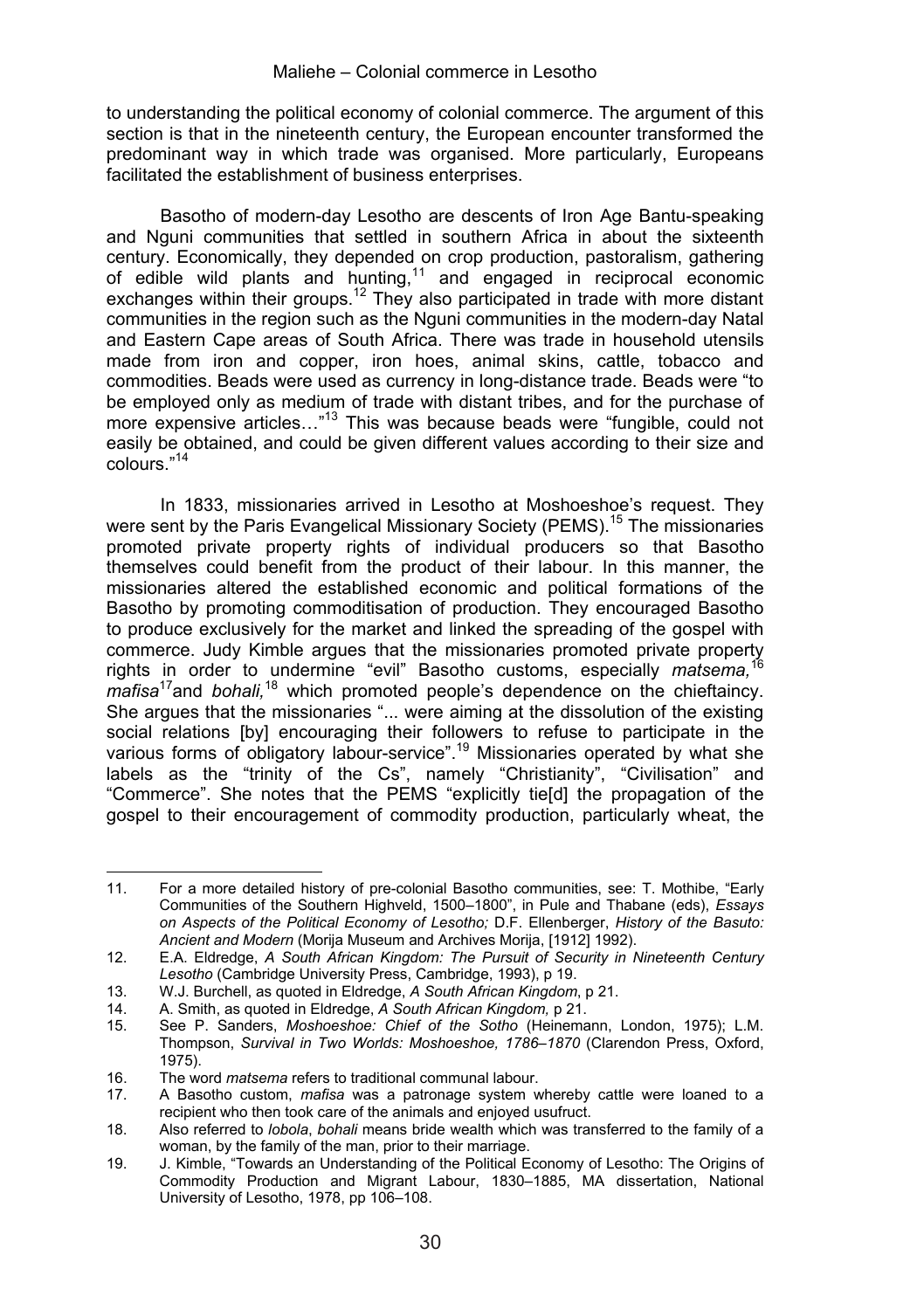consumption of European goods, and labour for the white colonists".20 However, till the end of the nineteenth century, Basotho remained as individual producers who sold their commodities to Europeans.

In 1868, the territory that belonged to the Basotho became a British Protectorate<sup>21</sup> and was placed under the British high commissioner, Sir Philip Wodehouse until 1871. Wodehouse's approach was that colonial laws had to be introduced gradually so that the Basotho would not become hostile. In 1871, Lesotho was handed over to be governed by the Cape colonial government. The Cape government aggressively introduced laws to undermine Basotho's precolonial socio-economic and political arrangements. Among these measures were the trade laws and regulations known as the Mercantile Law of 1871. They made it obligatory to have a licence issued by the colonial government in order to conduct trade.<sup>22</sup> After the introduction of the trading laws, the number of European trading stations increased in Lesotho. For example, in 1871 there were 20 Europeanowned stores and by the following year the number had increased to 30. By 1878, there were as many as 50 of these trading stations in Lesotho. $^{23}$ 

Colonial laws undermined the powers of the chiefs and Basotho's traditional customs.<sup>24</sup> The chiefs and many Basotho people were dissatisfied with the impact of these new colonial laws and regulations. As a result, in 1880-81 they went to war against the Cape Colony and were victorious in a conflict that came to be known in southern African historiography as the Gun War.<sup>25</sup> In the aftermath of the Gun War, Lesotho was handed back to Britain in 1884. That same year, the government passed the Trading Regulations Act of 1884 to enforce the previously promulgated Trade Laws of 1871.26 The 1884 Act regulated the procedure for opening a trading store in the country. In terms of this law, applications for a trader's licence and site were to be lodged with the resident commissioner in Maseru, the capital. Assistant commissioners in charge of districts received applications in their districts and passed them to the resident commissioner who transmitted his decisions to applicants.

At the beginning of the twentieth century, a number of changes took place in the administration of trading licences. Proclamation No. 30 of 1918 consolidated all the laws and regulations relating to trade. In terms of this proclamation a licence known as the General Dealers' Licence was created. It allowed traders to venture into any form of trading, including opening stores, operating a mill, and selling wool and mohair, and to hawk.<sup>27</sup> The proclamation also established a

 20. Kimble, "Towards an Understanding of the Political Economy of Lesotho", p 102.<br>21. For a more detailed history of Lesotho's colonisation, see M. Thabane. "Reconsi

<sup>21.</sup> For a more detailed history of Lesotho's colonisation, see M. Thabane, "Reconsidering the Motives for Colonisation", in Pule and Thabane (eds), *Essays on Aspects of the Political Economy of Lesotho.*

<sup>22.</sup> G.M. Theal, *Basutoland Records, Volume VI, 1871–1872* (Institute of Southern African Studies, Roma, 2002), p 124; A.C. Thompson, *The Laws of Basutoland: Containing the Orders in Council, Proclamations and Notices, Volume I* (Cape Times Limited, Cape Town, 1961), p 855.

<sup>23.</sup> Danziger, *A Traders' Century*, p 20.

<sup>24.</sup> Thabane, "Aspects of Colonial Economy and Society"*,* pp 104–105.

<sup>25.</sup> R.O.K. Ajulu, "The Gun War in Basutoland, 1880–1881: Some Aspects of the Destruction of the Natural Economy and the Origins of Articulation", BA essay, National University of Lesotho, 1979.

<sup>26.</sup> *Basutoland High Commissioners' Proclamations and Notices: From 12th March, 1868 to June 30th 1909*, (Argus Printing, Cape Town, 1909), p 80.

<sup>27.</sup> *Basutoland Proclamations and Notices, 1918;* H. Ashton, *The Basuto: A Social Study of Traditional and Modern Lesotho* (Oxford University Press, London, 1967), p 167.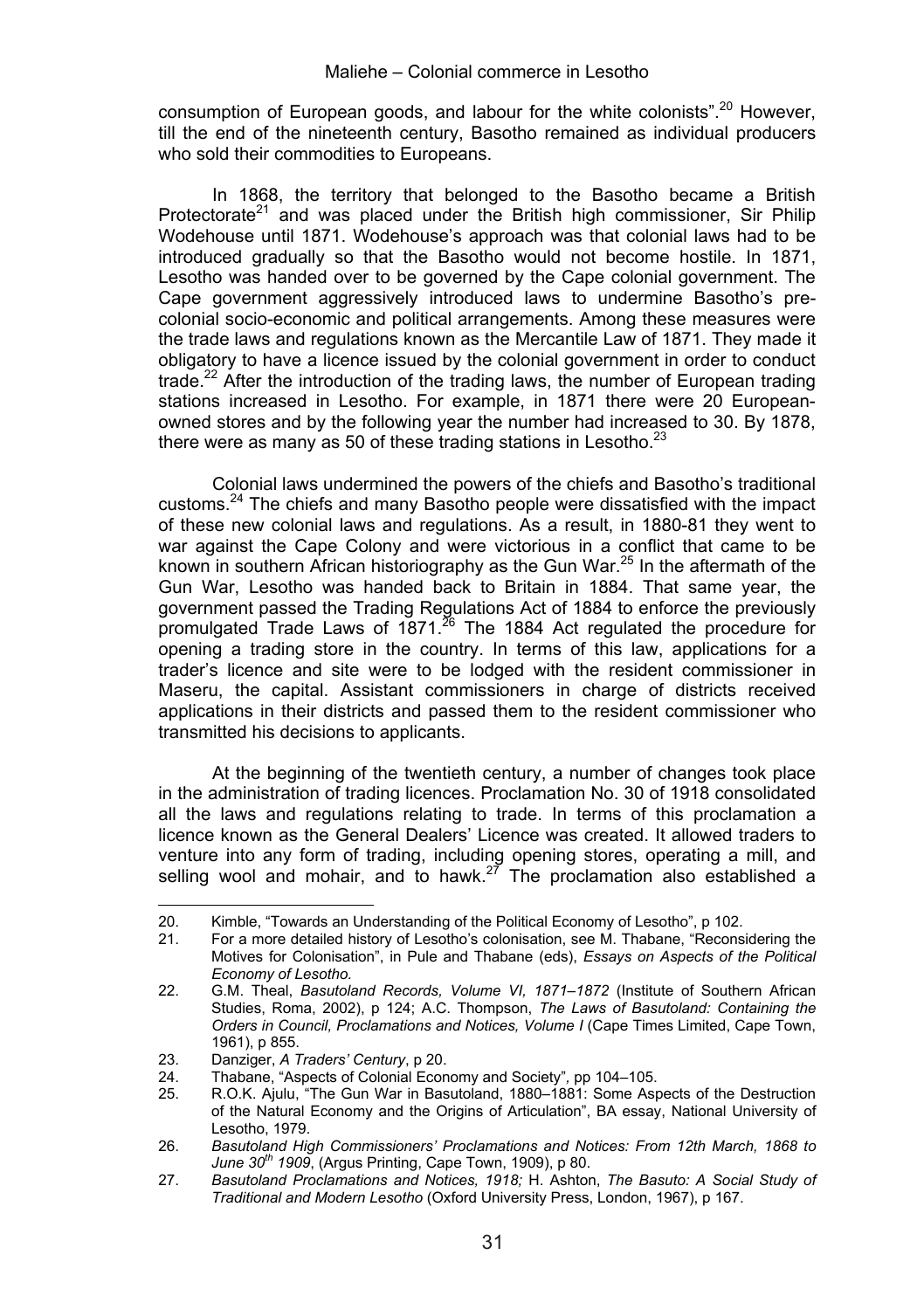Licensing Board with the powers of granting, renewing and transferring licences. This Board consisted of three civil servants. The high commissioner appointed two people annually, by notice in the *Government Gazette*. The third member was the assistant commissioner of the district in which the application was made. The high commissioner appointed the chairperson of the Board, who had deliberative powers, but not a casting vote.28

Applicants who had grievances with the decisions taken by the Board could appeal to the resident commissioner who had the power to make sure that all Board and licence matters were consistent with the proclamation. Subject to the decisions of the Board, the resident commissioner could issue, or refuse licences without any explanation. The resident commissioner also had the power to renew licences annually at his own discretion. In cases where licence renewal had been refused, he could issue a temporary licence which helped a trader to dispose of his remaining stock before the store was closed. Finally, he could instruct the police to inspect the trading stations at any time.<sup>29</sup>

Traders who wished to open stores had to seek permission to do so and had to be granted a site by the paramount chief through his local chiefs. In the case of district centres, the resident commissioner was responsible for the granting of a trading site. Only after acquiring a trading site could a trader apply for a licence. The application was then posted on the notice boards at the offices of the assistant commissioner where the application was made. This gave other traders the opportunity to object or support, in writing, the granting or refusal of the particular licence. The Board also set a date to hold a sitting where all sides for and against the application were present to support their positions. After considering all the arguments for and against the granting of a licence, the Licensing Board issued, or refused to grant the licence.<sup>30</sup>

European traders became immediate beneficiaries of the introduction of colonial laws and regulations. These measures became instrumental in shaping and consolidating their monopoly over local commerce. Europeans used these newly-enacted formal colonial structures to advance their economic interests. They pursued these in a "cartelised" formation, organised around and legitimised by the Basutoland Chamber of Commerce.

The next section will account for the rise and consolidation of European traders' domination of colonial commerce, which was led by Frasers Ltd, a large trading company.

#### **The rise and consolidation of European traders' monopoly of local commerce led by Frasers, 1890s–1966**

In 1874, Donald Fraser arrived in Lesotho. He was the son of William Fraser of Ipswich, England, who had been a prominent wool merchant since 1837 and was the owner of a prosperous business entity called William Fraser & Company.<sup>31</sup> In

 28. *Basutoland Proclamations and Notices, 1918*; Proclamation No. 4 of 1919, *Basutoland Proclamations and Notices, 1919.*

<sup>29.</sup> *Basutoland Proclamations and Notices, 1918.*

<sup>30.</sup> Trade Regulations promulgated under Notice No.1 of 1929, *Basutoland Proclamations and Notices, 1929.* These regulations were additional to the existing principal law relating to trade, which was Proclamation No. 28 of 1928.

<sup>31.</sup> Danziger, *A Traders' Century,* p 18.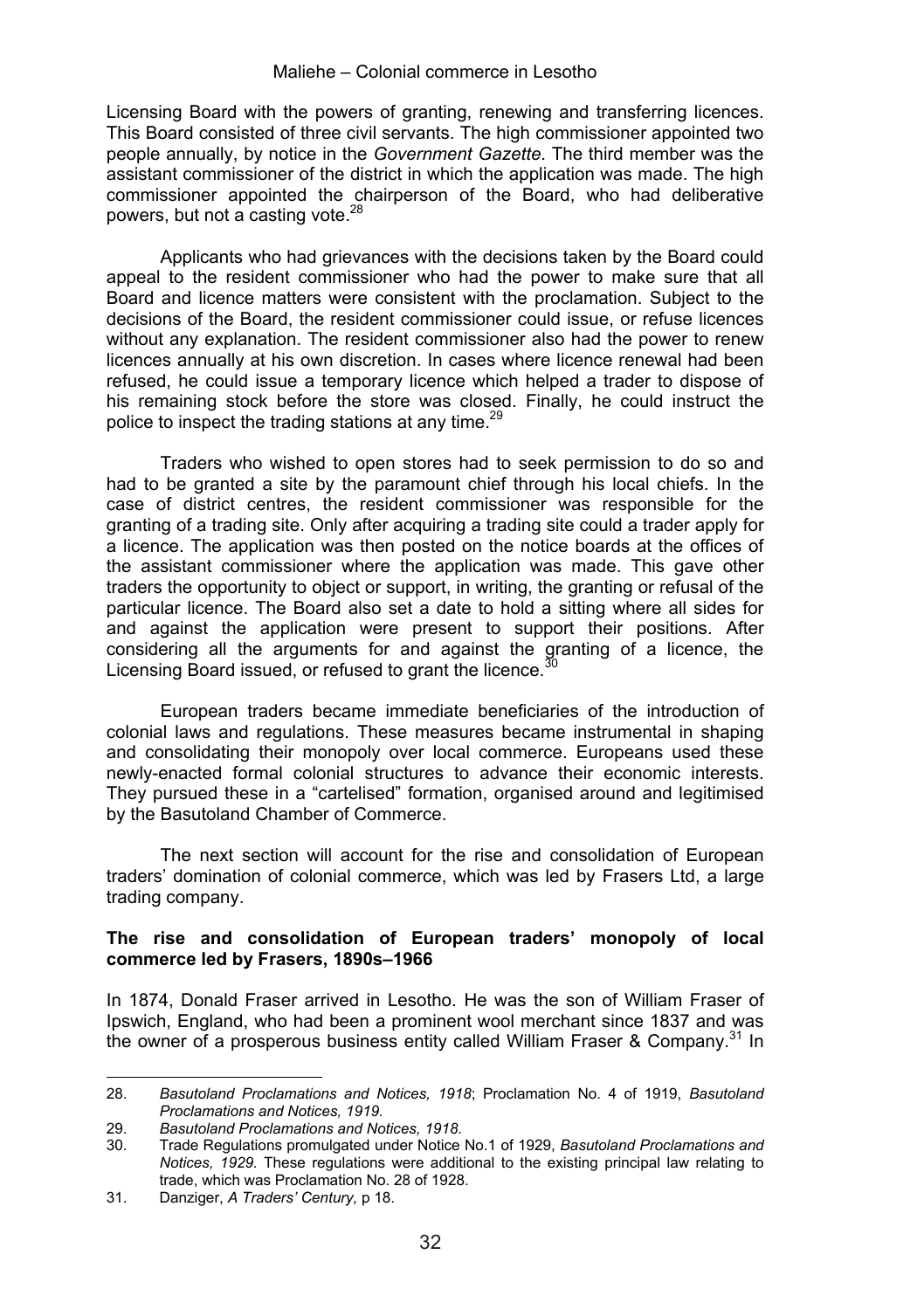the 1860s, Donald Fraser went to East London, South Africa, as a representative of his father's company. However, the demand for the expensive and sophisticated type of clothing they dealt in was low in South Africa. When he learnt of the booming southern African economy following the discovery of diamonds in Kimberley, Donald Fraser moved into the interior to establish trading stores. In 1877, he bought his first store in Lesotho from George Nutter Tudhope and William Wells at Liphiring in the Mafeteng district.<sup>32</sup> Douglas Henry Fraser, his brother, soon joined Donald in Lesotho. Thereafter, the two Fraser brothers acquired more stores in Lesotho. By 1880, they were described as the "leading traders in the territory".33 They had achieved this status by taking advantage of the Gun War (1880–1881) and the diamond price recession of 1882 to 1883 which followed the war, as will be seen below.

As events that eventually led to the outbreak of the 1880–1881 Gun War unfolded, European traders were amongst the first to recognise the precipitation of the war and many of them abandoned their stores. $34$  They took their merchandise and property out of Lesotho into the Orange Free State. Fearing that the traders' exodus would create panic in Lesotho, the colonial government threatened that the trading licences of those who left would not be renewed and those who left would not be allowed to return to Lesotho when the war was over. This discouraged the movement to a degree. However, those who stayed on sent their families away for safety, while the men remained to defend their stores.<sup>35</sup>

The Gun War brought trade to a standstill in Lesotho. Trading stores were damaged and in some instances, totally ruined. In 1882, a delegation consisting of Charles D. Griffith (former government agent in Basutoland), J.A. Burger (the chairperson of the delegation), A. Auret and Cecil John Rhodes (who was a member of the Cape parliament), was mandated to inquire into the losses of "loyal" Basotho, missionaries and European traders. The Cape government compensated "loyal" Basotho, but European traders received no compensation. The delegation argued that European traders could not be compensated because the colonial government was not responsible for the losses they incurred. Instead it recommended that they should take insurance to ensure that they would be protected should similar catastrophes occur in the future.<sup>36</sup> Many traders could not re-establish their stations. Because trade was sluggish in the wake of the Gun War, many European traders were eager to sell their trading stations.<sup>37</sup>

Furthermore, in 1882 and 1883, diamond prices slumped on the world market. Because of the resulting economic depression, the level of trade dropped due to low market prices that Lesotho's exports fetched in South Africa. Consequently, more trading stations closed down in Lesotho. Their number dropped from 82 to 73 between 1882 and 1883. In the district of Mafeteng alone, seven stores closed down.<sup>38</sup> As some European traders closed their stores, the Fraser brothers bought them. They formed a company called D. & D.H Frasers

<sup>32.</sup> Danziger, *A Traders' Century,* p 18.

<sup>33.</sup> Walton, *Father of Kindness*, p 21.

<sup>34.</sup> For more information on the Gun War see, P. Sanders, "*Throwing down the white man"*: *Cape Rule and Misrule in Colonial Lesotho, 1871–1884 (*Morija Museum and Archives, Morija, 2011).

<sup>35.</sup> Walton, *Father of Kindness*, p 21.

<sup>36.</sup> *Report and Proceedings of the Government Commission on Basutoland Losses* (Richards & Sons, Cape Town, 1883), pp 3*–*9.

<sup>37.</sup> Walton, *Father of Kindness*, p 29.

<sup>38.</sup> Walton, *Father of Kindness*, p 29.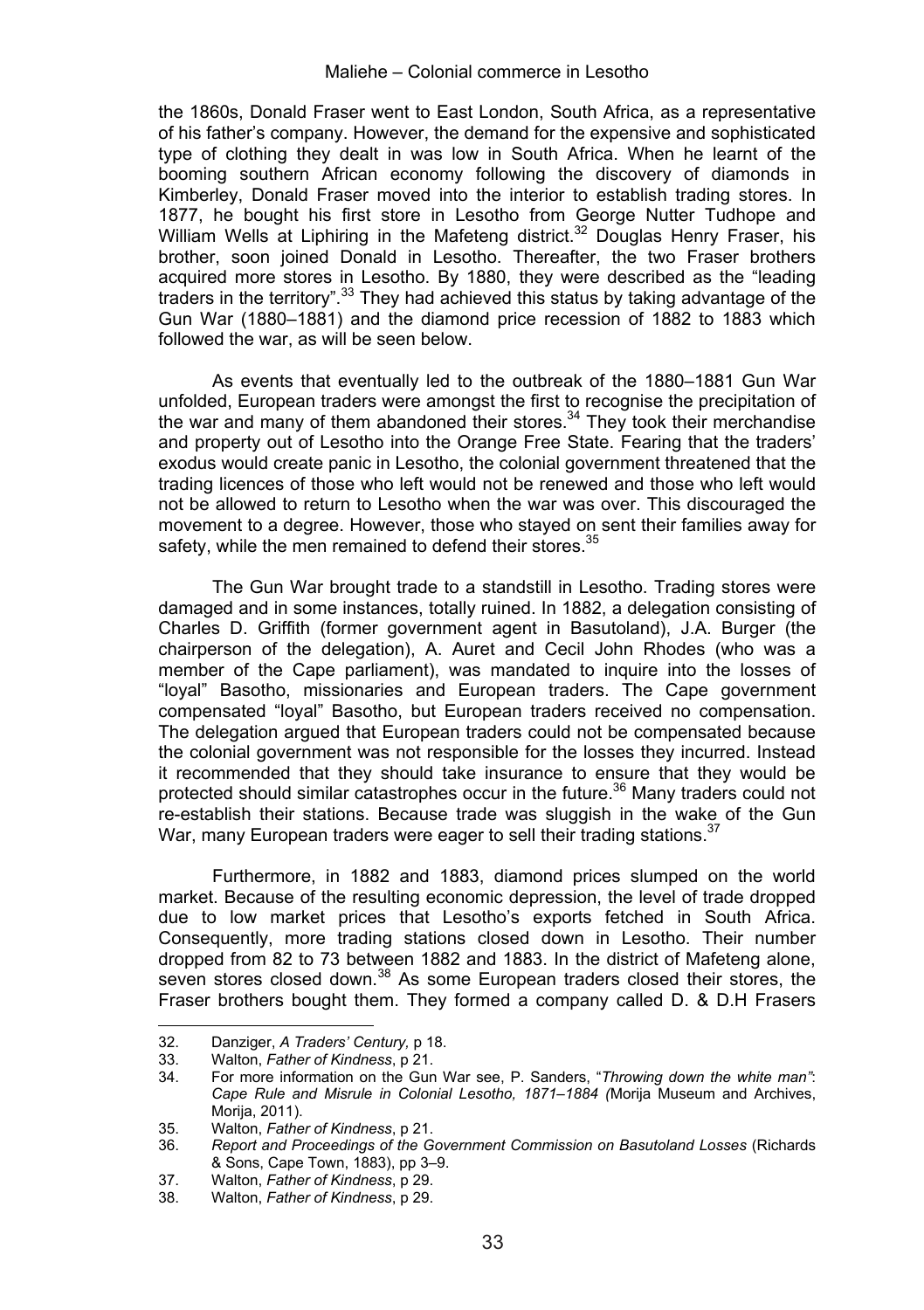Limited, which proceeded to acquire more stores around the country.<sup>39</sup> It later became known as Frasers Company in 1920 (and thereafter, simply as Frasers).<sup>40</sup>

In an attempt to resolve the economic hardship that European traders had faced, they held a meeting in Morija on 12 September 1890, where they established the Basutoland Traders' Association to protect their interests in times of economic recession and wars, as well as to represent them collectively in local commercial matters. Membership of the association was open to European traders only.<sup>41</sup> On 14 September 1893, they changed the name of organisation to the Basutoland Chamber of Commerce.<sup>4</sup>

Trade vibrancy in the country only resumed during the South African War (the Anglo-Boer War) of 1899–1902. This was due to the influx of refugees from the Orange Free State into Lesotho. A number of Europeans, Indians and Basotho applied for trading licences to take advantage of the opportunity, but few obtained them because of strong opposition from the European traders that were already established.<sup>43</sup> They argued that there were more than enough trading stations in the country. Moreover, since they had suffered greatly due to earlier wars, depressions and natural disasters, they felt that they deserved to benefit exclusively. For example in 1902, John Alan Nash, Frasers' store manager in Morija, pointed out that:

… existing stores in Maseru are quite sufficient for the trade of the place in normal times … it is most difficult for the storekeepers to make a fair living, and … trade at the time {of the war] was abnormal. We are afraid … that with the prolongation of the war there may be many applications for licences and interest [will be] at a premium … We think it would be distinctly hard on firms like ourselves and others who have stood the brunt of many bad years in Basutoland, with some good ones, to allow parties to obtain … such licences for their immediate benefit [especially if they] have no intention of remaining in the country.<sup>44</sup>

George Hobson, the chairperson of the Basutoland Chamber of Commerce in 1902, supported this view. He argued that:

… the improvement in trade was mainly due to the advent of a large number of Dutch refugees, and Natives from the Orange River Colony, but on the return of peace, all these people will return to their homes, and local trade will resume its usual hum-drum character.45

That same year, the Chamber wrote to Paramount Chief Griffith Lerotholi in an attempt to convince him not to allow the issue of new licences. Although he was undecided at first, he responded in a formal letter to the resident commissioner, agreeing to the traders' request. Part of his letter read:

<sup>39.</sup> Walton, *Father of Kindness*, pp 32–33.

<sup>40.</sup> Lesotho National Archives (hereafter LNA), Trade, S3/26/1/2, Frasers Company Registration Documents, 24 March 1920.

<sup>41.</sup> J.R. Ashdown, "Basutoland Chamber of Commerce", Address at the Social Course for Catholic Men at the Mission Seminary, Roma, June 1961, p 1; Ambrose, *Maseru*, p 101.

<sup>42.</sup> Ashdown, "Basutoland Chamber of Commerce", p 1. Attempts were made to find more records on the Basutoland Chamber of Commerce, but to no avail.

<sup>43.</sup> Walton, *Father of Kindness*, pp 34–35.

<sup>44.</sup> Walton, *Father of Kindness*, pp 34–35.

<sup>45.</sup> Walton, *Father of Kindness,* p 50.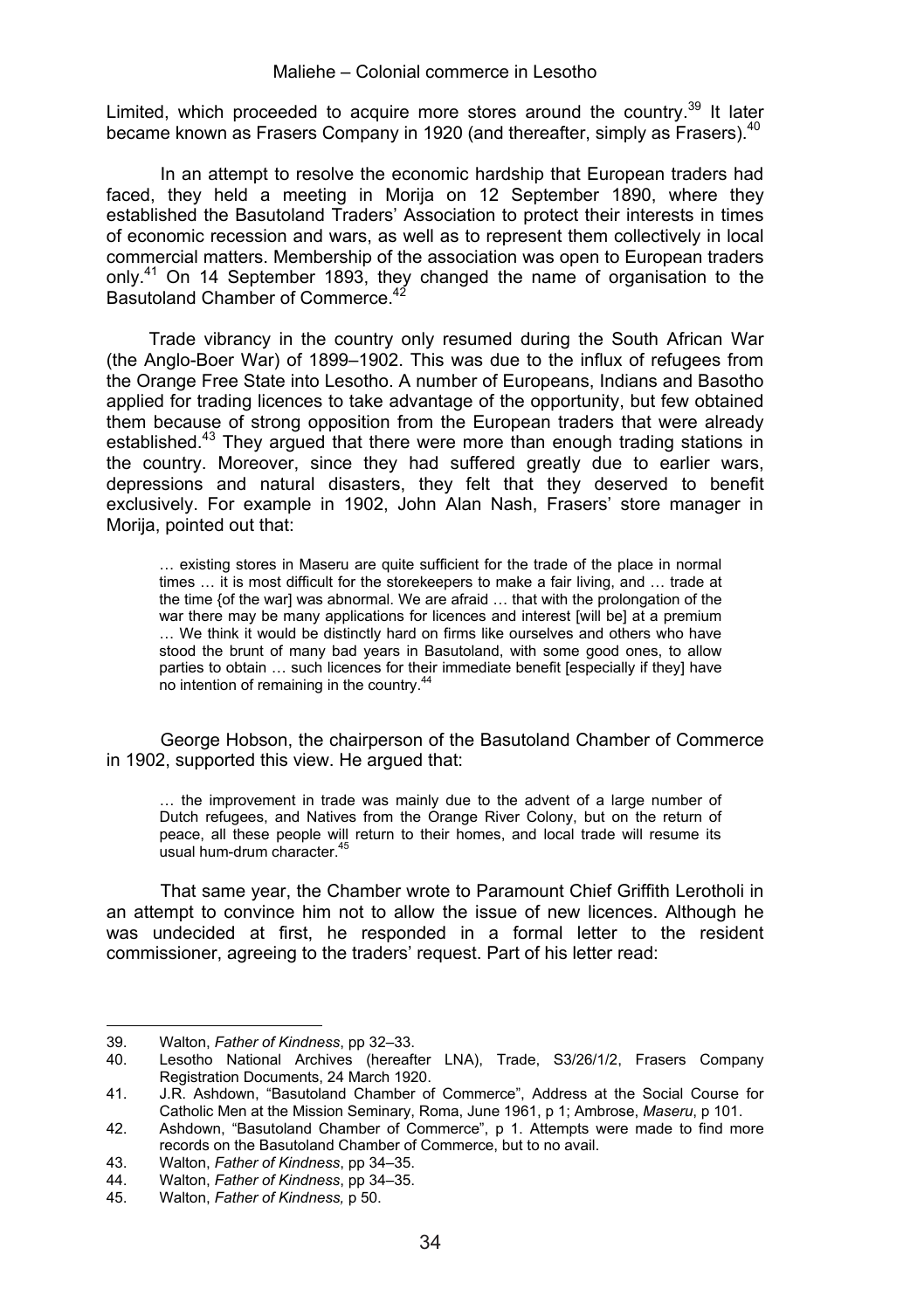Whereas we have already agreed, I say that I am not in favour of new shops being established. Those that are already in the country are enough. I am not speaking about those in Maseru only but in the whole of Basutoland.<sup>4</sup>

Because of the objections voiced by the Chamber of Commerce, the colonial government turned down many traders' applications for licences. It is clear that European traders collaborated with the colonial government to dominate local commerce; with the government doing all it could to protect the former. The Chamber played a critical role in facilitating and consolidating the relationship of the traders with the colonial government.

For a variety of reasons, including economic depression, locust epidemics and droughts,<sup>47</sup> the first three decades of the twentieth century were not a lucrative period in Lesotho's commerce.<sup>48</sup> In the face of these challenges, the Chamber of Commerce successfully negotiated with the colonial government to protect existing stores, the majority of which belonged to European traders. Further, in October 1923, the Chamber persuaded the government to give them a list of traders' licence applications and transfers in advance before they could be posted on the notice boards for the information of the public.<sup>49</sup>

The list helped European traders to know well in advance who was applying for trading licences or transfers throughout the country. With that information, they were able to strategise and present their opposition to specific applicants. At the time, reasons for and against traders licence applications contributed significantly to the final decision on whether licences were granted or not. If, at the Board's discretion, reasons against the licence application were deemed strong and were backed by many established traders or their organisation, then the Board would refuse to issue a new trading licence.

Furthermore, between November and December 1923, the Chamber also successfully negotiated for the colonial government to stop issuing traders' licences to protect European traders from competition until such a time as the economy had recovered.<sup>50</sup> In addition, in January 1924, the Chamber convinced the colonial government to allow its committee to "have the prerogative of addressing Assistant Commissioners up to the time of sittings of the Licensing Board."51 Armed with this, the Chamber had a strong say on the government's final decisions regarding the issuance of licences. Because of all these interventions by the colonial government on behalf of European traders, new trading licences were not issued in order to protect existing stores from competition in the period of the recession.<sup>52</sup>

<u> Alexandria de la contrada de la contrada de la contrada de la contrada de la contrada de la contrada de la c</u>

<sup>46.</sup> Walton, *Father of Kindness*, p 36.

<sup>47.</sup> Gill, *A Short History of Lesotho,* p 178; LNA, Trade, S3/26/1/8-11, Letters of the Basutoland Chamber of Commerce, and those of its individual members, to the Resident Commissioner, Maseru, 1927 to 1932.

<sup>48.</sup> *Financial and Economic Position of Basutoland, Report of the Commission Appointed by the Secretary of State for Dominion Affairs* (His Majesty's Stationery Office, London, 1935)*,*  p 60.

<sup>49.</sup> LNA, Trade, S3/26/1/4, Basutoland Chamber of Commerce to Government Secretary, Maseru, 30 October 1923.

<sup>50.</sup> LNA, Trade, S3/26/1/5, Basutoland Chamber of Commerce to Government Secretary, Maseru, 8 December 1923.

<sup>51.</sup> LNA, Trade, S3/26/1/6, Basutoland Chamber of Commerce to Government Secretary, Maseru, 23 January 1924.

<sup>52.</sup> LNA, Trade, S3/26/1/1, Proceedings of the Licensing Board Meeting, Maseru, 27 May 1919; LNA, Indian Immigration, S3/14/1/3, Petition of the Basutoland Indian Association to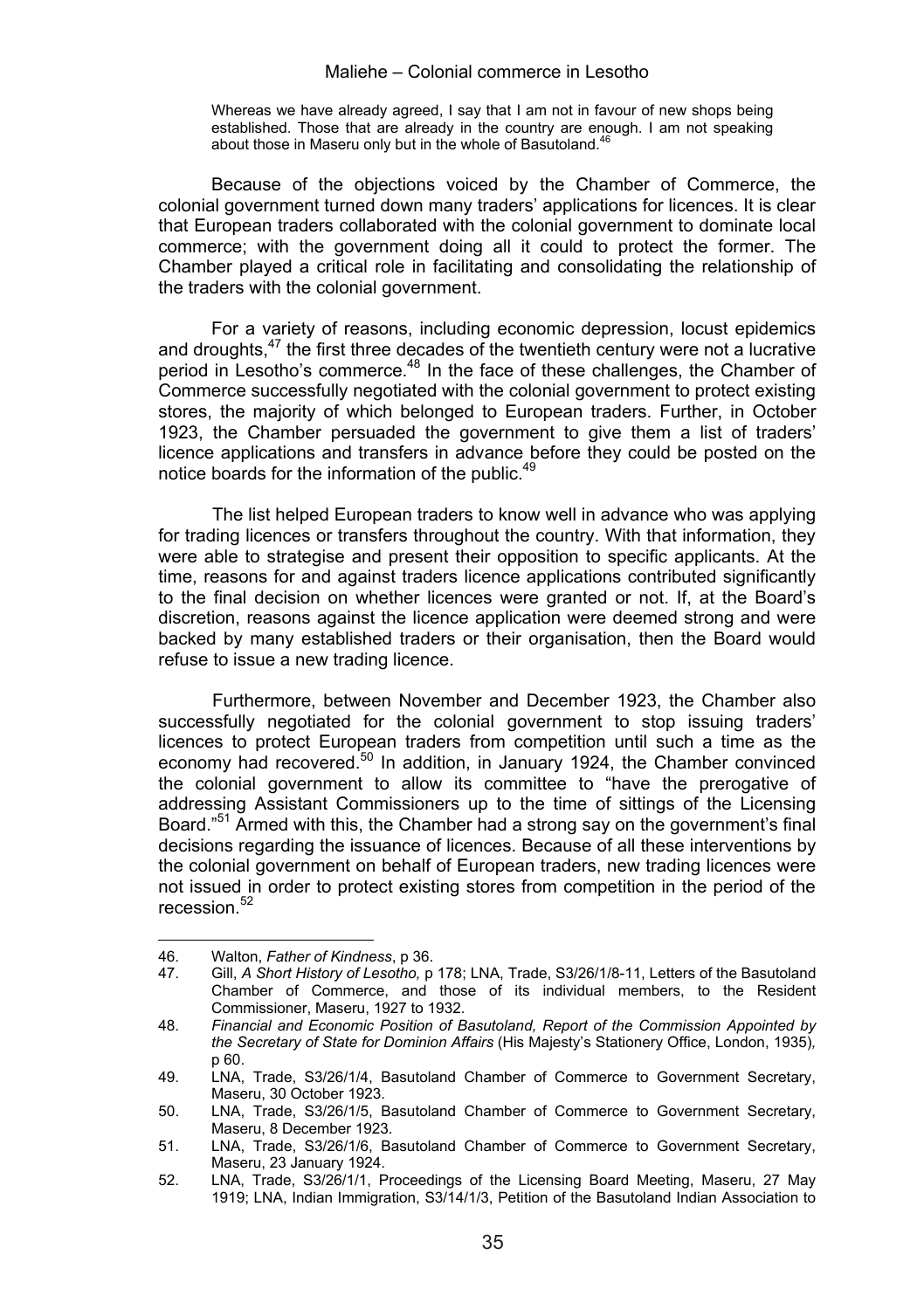In the mid-1930s, the economy began to recover, and local trade revived.<sup>53</sup> However, European traders continued to arque that the economy had not fully recovered and asked the colonial government not to resume the issuance of trading licences.54 European traders continued to oppose Basotho licence applications strongly. In 1935, the Alan Pim Commission arrived in Lesotho. This commission was set up by the British Colonial Office to investigate the financial and economic position of Lesotho. The subsequent report observed that: "European traders have played a large part in the development of the country … [However, they] have naturally concentrated in the main on their own special interests."55

The Pim Commission further noted that a few European traders, particularly Frasers, monopolised local trade. It also revealed that: "… more than one-third of the 194 stores appear to be controlled directly or indirectly by two large firms and their influence extends even more widely so that competition has largely ceased to operate."56 The commission's report also noted that other trading groups had been excluded from local trade for a long time, and stated: "Very few new licences have been granted during the last twenty years."<sup>57</sup> It established that only three licences of the 194 trading licences in operation were owned by Basotho traders. There were 16 businesses that belonged to Indian traders, while 175 commercial enterprises were operated by European traders.<sup>58</sup>

It emerges in this section that the individual and collective agency of European traders was driven by the hardships they had faced. As a result, they acted to protect their interests. As an emergent dominant group, and one which had introduced commerce into the country, they attempted (and succeeded) to control the economy in their favour. Europeans in Lesotho were powerful economically (had capital resources) and held political power and they managed to strike a strong, mutually beneficial relationship with the colonial government. However, they did not go unchallenged. The monopoly held by European traders played a significant role in their relations with other trading ethnic groups, namely Basotho and Indian traders. The next section will explore the relations between European and Indian traders.

#### **Relations between European and Indian traders in Lesotho, early 1900s– 1966**

Indian traders were, and continue to be, significant actors in Lesotho's local commerce. Relations between them and European traders in the colonial period were predominantly characterised by anxiety and political confrontation. As will be seen later in this section, this was because Indians posed stiff competition for European traders, who in turn used their political influence strategically to frustrate

<u> El seu de la característica de la característica de la característica de la característica de la característi</u>

the Assistant Commissioner, Butha-Buthe, 23 September 1918; LNA, Trade, S3/26/1/11, Resident Commissioner in Maseru to M.E.F. Wessels of Winburg, 8 April 1930.

<sup>53.</sup> *Financial and Economic Position of Basutoland, p 63.*<br>54. LNA. Trade. S3/26/1/9. Individual letters of memb

LNA, Trade, S3/26/1/9, Individual letters of members of the Basutoland Chamber of Commerce to the Resident Commissioner, Maseru, May 1930 to April 1931.

<sup>55.</sup> *Financial and Economic Position of Basutoland,* p 60. 56. *Financial and Economic Position of Basutoland,* p 60.

<sup>57.</sup> *Financial and Economic Position of Basutoland,* p 60.

<sup>58.</sup> *Financial and Economic Position of Basutoland,* p 60.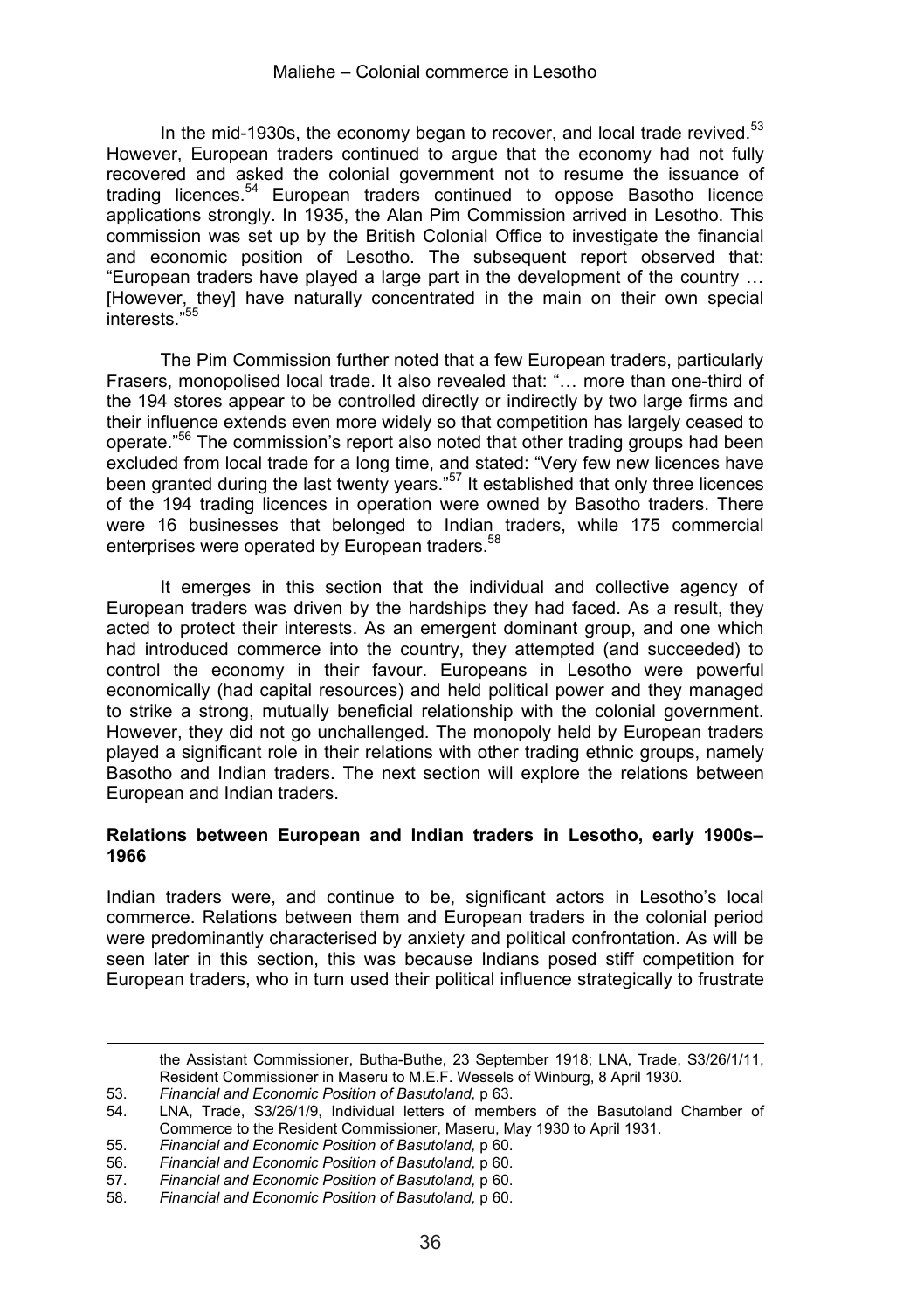the Indian's efforts to engage in economic activity.<sup>59</sup> The migration of Indians into Lesotho and the economic activity they engaged in, are linked to their broader historical patterns of transnational mobility in the nineteenth century.

In the early nineteenth century, Indians began migrating to other parts of the world. After the abolition of slavery in the British colonies in the early 1830s, sugar-producing countries experienced an acute labour shortage. In the 1840s Indians began migrating to places like Mauritius to provide alternative labour under a system of indentured labour. In the 1860s, similar trajectories of transnational mobility took place. Large numbers of Indians migrated to Natal, South Africa. These Indians were mainly from Madras, Calcutta and Hyderabad. They signed five-year contracts. When their contracts ended, they had the option of returning to India, or staving in Natal to explore various economic opportunities. $60$ 

Between 1895 and 1914, a second wave of Indians migrated into South Africa in search of business opportunities. These were non-contracted Indians employed by members of the commercial class in Bombay and other Gujaratspeaking areas. They were called "passenger Indians".<sup>61</sup> In South Africa, Indian traders began to spread throughout the region. By the late 1880s, they had arrived in the Orange Free State.<sup>62</sup>

Business activities run by Indians thrived to the point that they threatened "white" traders. By 1885, Indian traders were selling at extremely low prices; so much so that their white counterparts could not compete with them.<sup>63</sup> Feeling the pressure, European traders complained to the government about this and as a result, in Natal and the Free State, the colonial authorities took steps to undermine Indian traders. $64$  To mention only two examples, the Free State government passed an Ordinance in 1885 to prevent Indians from buying or renting any fixed property. And in 1887, President Brand ordered Indian traders to sell their merchandise within a period of two years and close their stores.<sup>65</sup>

Owing to exclusive measures taken against Indians in South Africa, by the end of the nineteenth and beginning of the twentieth century, many Indian traders sought new business avenues in Lesotho and elsewhere in the region. Some came to Lesotho as hawkers, peddling their wares between Lesotho and South Africa. From the early twentieth century, they began settling in Lesotho. By 1911, there were an estimated 179 Indian traders residing there.<sup>66</sup>

Before long, Indian traders posed a threat to European traders in Lesotho as they had done earlier in South Africa. European traders feared Indian traders because of their strong socio-economic networks that tied them closely with large

<sup>59.</sup> This treatment of Indians was not a phenomenon particular to Lesotho, even in other countries in the region Indians were treated with aversion. For example, in South Africa see, D. Du Bois, "The 'coolie curse': The Evolution of White Colonial Attitudes towards the Indian Question, 1860–1900", *Historia*, 57, 2, 2012, pp 31–67.

<sup>60.</sup> Rantheba, "The History of the Indian Traders in Lesotho", pp 1–2.

<sup>61.</sup> Du Bois, "The "coolie curse": The Evolution of White colonial Attitudes towards the Indian Question", pp 35–37.

<sup>62.</sup> Rantheba, "The History of the Indian Traders in Lesotho", p 4.<br>63. B. Pachaias. quoted in Rantheba. "The History of the Indian Tr

<sup>63.</sup> B. Pachaias, quoted in Rantheba, "The History of the Indian Traders in Lesotho", p 4.

<sup>64.</sup> Pachaias, quoted in Rantheba, "The History of the Indian Traders in Lesotho", pp 2-3.<br>65. Rantheba. "The History of the Indian Traders in Lesotho", pp 4-5.

<sup>65.</sup> Rantheba, "The History of the Indian Traders in Lesotho", pp 4–5.<br>66. L.NA.Trade. S3/14/1/4, Indian Traders' Petition to the Resident C

LNA,Trade, S3/14/1/4, Indian Traders' Petition to the Resident Commissioner in Lesotho, 23 September 1918.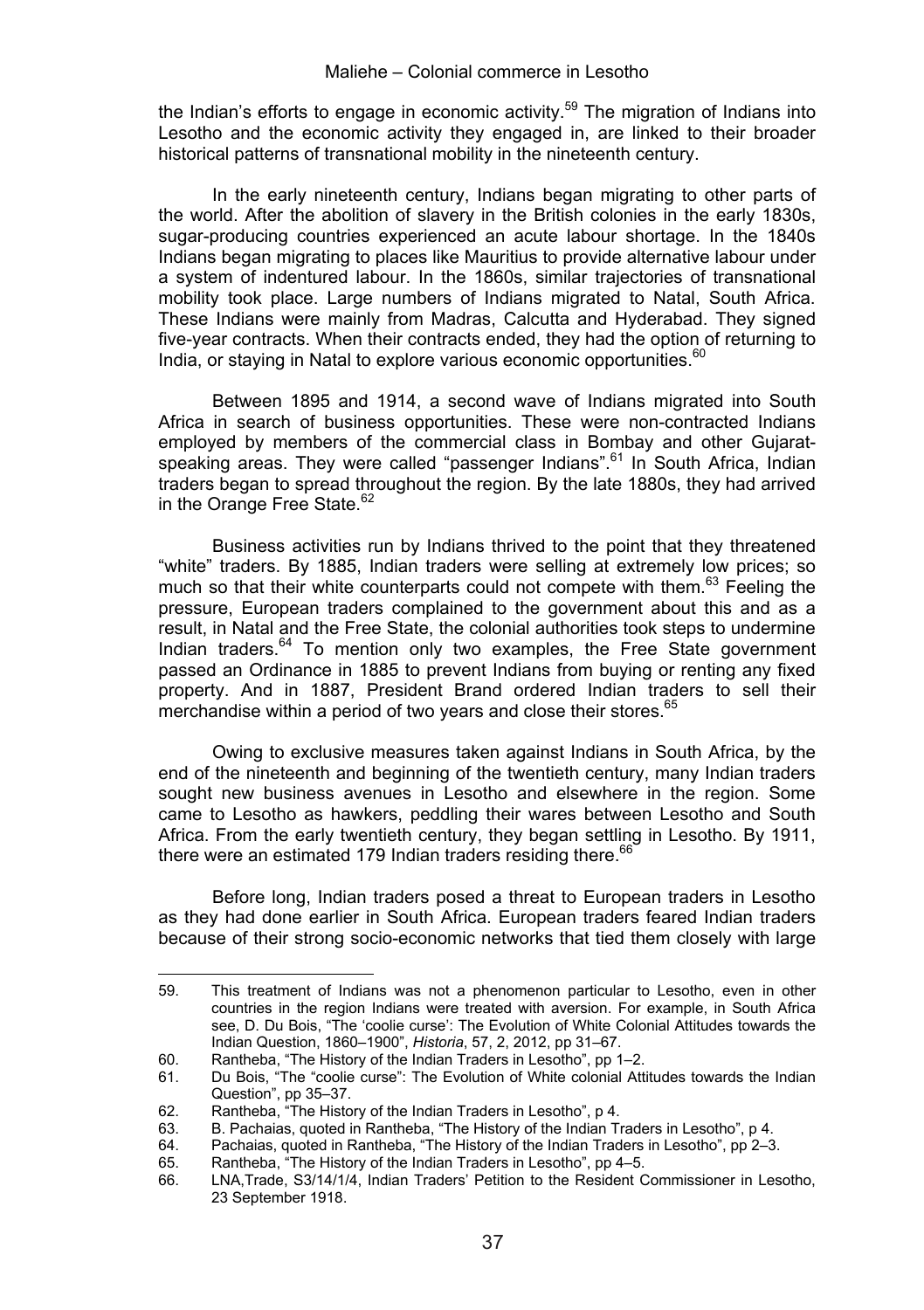Indian wholesalers in Natal. One example will be cited here. In May 1916, the resident commissioner in Lesotho wrote to the high commissioner in South Africa complaining about the trading activity by people of Indian descent. The commissioner explained that many Indian traders had "substantial means, representing a large amount of capital. Many are commercially connected with, and in some cases are branches of large wholesale Indian firms in Natal".<sup>67</sup>

The colonial government also took steps aimed at frustrating Indian traders by refusing to grant new licences and by not allowing them to transfer their existing  $l$  icences.<sup>68</sup> In addition, they were confined to operating in selected areas of Lesotho, particularly, in the Butha-Buthe and Leribe districts in the north-western parts of the country.<sup>69</sup> And, they were also given licences to trade in peripheral  $a$ reas.<sup>70</sup> One example will suffice to substantiate this point. In September 1918, Indian traders submitted a petition to the high commissioner in South Africa. They complained that two Indian traders had attempted to apply for a trading licence in an urban centre but their applications were refused – only to be granted subsequently to European traders. However, colonial authorities ignored their grievances.<sup>71</sup>

The colonial government took further steps to undermine Indian traders. In 1921, a Proclamation was passed in Lesotho compelling all Indian traders to keep their accounting records in English. However, Indian traders (not being fully conversant in English) were unable to comply with this so they applied for permission to employ Indian clerks who could fill this role. The colonial government refused to agree with this compromise and Indians continued to keep their books in their own language. By so doing, they gained the reputation of not being law abiders. This generalised allegation was used by the Chamber and the government as grounds to oppose the granting of licences to Indians. In contrast, white traders were encouraged to import clerks from Europe to reconcile their accounts.72

Indian traders were quick to recognise the monopolistic tendencies of European traders. Soon after their migration into Lesotho they formed an organisation which they called the Basutoland Mahommedan Community, a body through which they hoped to voice their grievances collectively.<sup>73</sup> It was not a business association, per se, but an association which represented them in various political, social and economic matters.74 However, their efforts through this

<sup>&</sup>lt;u> Alexandria de la contrada de la contrada de la contrada de la contrada de la contrada de la contrada de la c</u> 67. LNA, Indian Immigration, S3/14/1/2, Resident Commissioner in Maseru to the High Commissioner in South Africa, 4 May 1916.

<sup>68.</sup> LNA, Indian Immigration, S3/14/1/2, Indian Traders' Petition to the High Commissioner in South Africa, 20 May 1913.

<sup>69.</sup> Rantheba, "The History of the Indian Traders in Lesotho", p 14.<br>70. LNA. Indian Immigration. S3/14/1/3. Indian Traders' Petition to

LNA, Indian Immigration, S3/14/1/3, Indian Traders' Petition to the Resident Commissioner in Maseru, 26 May 1918.

<sup>71.</sup> LNA, Indian Immigration, S3/14/1/4, Indian Traders' Petition to the Resident Commissioner in Maseru, 26 May 1918.

<sup>72.</sup> LNA, Indian Immigration, S3/14/1/4, Indian Traders' Petition to the Resident Commissioner in Maseru, 26 May 1918.

<sup>73.</sup> Due to few records, little is known about the history and other activities of this association, or even when it was formed.

<sup>74.</sup> LNA, Indian Immigration, S3/14/1/1, List of Committee Members of Basutoland Indian Association, 20 November 1916.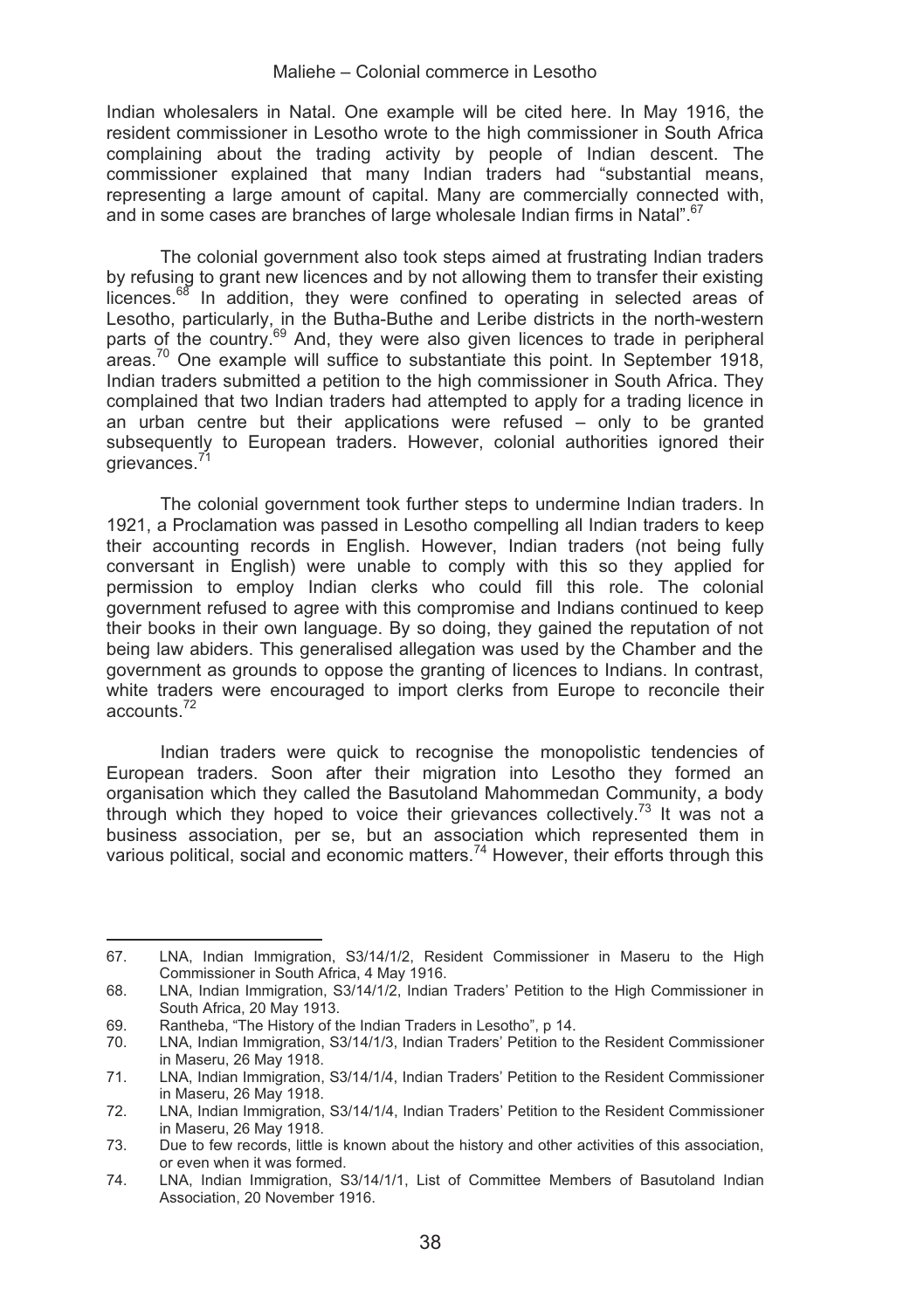organisation did not amount to much against the powerful clout exercised by the Europeans and the colonial government. $\overline{3}$ 

### **Relations between Basotho and 'foreign' traders in Lesotho, 1906–1966**

The previous section explored relations between European and Indian traders. This section will examine the relationship between indigenous Basotho and socalled "foreign" traders, in other words European and Indian traders. These interactions were more complex and contradictory. They have to be seen from a multifaceted and dialectical perspective. On the one hand, there was economic pragmatism, that is, cases where Basotho traders entered into mutually beneficial credit arrangements as well as formal and informal business partnerships with these two "foreign" groups. On the other hand, and simultaneously, their relations had a confrontational twist. This was because, in tandem with the rise of the European traders' monopoly of local commerce, and the arrival of Indian traders, there was also the emergence of anti-colonial and nationalistic movements.

Because of the colonial government's overt support for European traders, it took a long time, and a protracted struggle, for a few Basotho to acquire trading licences at the beginning of the twentieth century.<sup>76</sup> When Basotho applicants eventually received trading licences, their licences restricted them to operating in remote rural and mountainous areas. These areas were not ideal for business because transport infrastructure was underdeveloped and the areas had sparse populations. Furthermore their geographical location had large rivers that made access difficult for both customers and goods. The situation became even worse during the rainy seasons due to flooding, especially since there were no bridges and very few boats.<sup>77</sup>

The impact of the relationship between the colonial government and the Chamber was sorely felt by Basotho traders and the Basotho who attempted to participate in local trade. Many of their applications for trading licences were refused by the colonial government on the grounds that the economic situation did not allow for any new licences to be issued. As seen before, this was a position that had been advanced for years by the Chamber, and adopted by the colonial government.78

Due to the virtual monopoly held by European traders and their preferential treatment by the government, in the period between 1906, when the first Mosotho, one Jos Makotoane (who operated in Morija) secured a trading licence, and 1925

<sup>75.</sup> LNA, Indian Immigration, S3/14/1/4, Indian Traders' Petition to the Resident Commissioner in Maseru, 26 May 1918.

<sup>76.</sup> LNA, Trade,S3/26/1/5, Decision of the Licensing Board Meeting, Teyateyaneng, 3 May 1923; LNA, Trade,S3/26/1/9, A.J. Yeaman of Morija to the Assistant Commissioner, Maseru, 23 May 1930; LNA, Trade, S3/26/1/9, R.W. Bird of Ha Mofoka to the Assistant Commissioner, Maseru, 3 March 1931.

<sup>77.</sup> LNA, Trade, S3/26/1/10, A.A. Metsing to the Assistant Commissioner, Leribe, 30 October 1929; LNA, Trade, S3/26/1/9, Scott of Mohale's Hoek to the Assistant Commissioner, Maseru, 23 February 1931; National University of Lesotho Archives (hereafter NULA), Trade, Leribe Collection 23/3, Mahala K. Molapo of Leribe to Government Secretary, Maseru, 16 May1949.

<sup>78.</sup> LNA, Trade, S3/26/1/5-10, Letters of the Basutoland Chamber of Commerce, and those of its individual members, to the Resident Commissioner, Maseru, 1927 to 1932.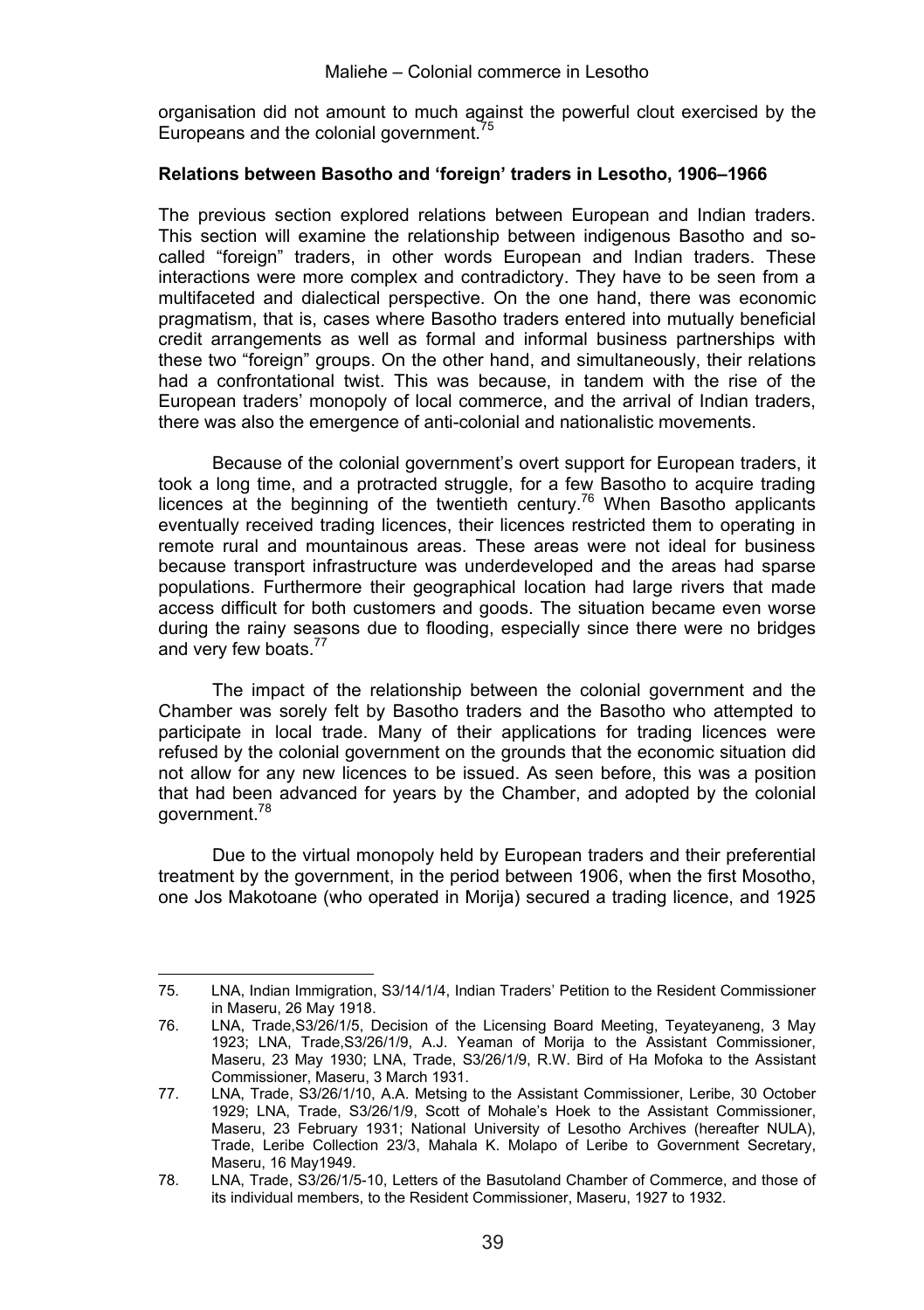(a period of some 19 years) only 11 traders' licences were issued to Basotho.<sup>79</sup> For the most part, these Basotho ran small shops. However, many of their stores collapsed due to financial problems and the economic depression of the early twentieth century, particularly the recession of the late 1920s to the early 1930s.<sup>80</sup> Indeed, with the exception of two Basotho traders, Thomas Mofolo, who operated in the Leribe district, and Rantsatsaila Kou, who operated in the Mafeteng district, trading licences that had belonged to Basotho traders were transferred to European traders when businesses run by Basotho traders went bankrupt. These two traders had only managed to break into colonial commerce in 1925. The colonial government had no qualms in allowing their transfer to European traders even though the Basotho trading licences were officially classified as "nontransferable licences".<sup>81</sup> They were duly transferred to European traders as repayment of the debts that Basotho traders owed them.<sup>82</sup> Due to these circumstances, Europeans (both traders and colonial administrative officials) questioned the business acumen of Basotho and described them as a "nonbusiness-minded" society. 83

Furthermore, when they participated in local commerce, Basotho traders had problems of access to credit from commercial banks and supply of stock. As a result, they negotiated with some European and Indian traders to provide them with support in his regard. Arrangements that Basotho traders made enabled them to receive periodic supplies of stock and credit payable within a 14 or 30 day limit, depending on the specific arrangement.<sup>84</sup> Confirming this, the Pim Commission report noted: "In the past credit has been given to a very considerable extent [by European traders1."<sup>85</sup>

When the businesses run by Basotho traders collapsed, some European traders took advantage of this to expand their stores by taking over the licences. This demonstrated that apart from depending on the colonial government to protect their businesses from competition from Basotho and Indian traders, European traders also employed other strategies to increase their grip on local trade. The strategy was even noticed by other European traders. For instance, in opposing one Andries Metsing's (a Mosotho) trading licence application in 1929, G.P. Higgs, a European trader in Leribe, brought it to the Licensing Board's attention that: "Andries would be indirectly supported by some Europeans, which would mean that the station would eventually become the property of the

 79. LNA, Trade, S3/26/1/6, Assistant Commissioner's Office in Leribe to Government Secretary in Maseru, 27 February 1925; *Naleliea Lesotho*, 21, 653, 24 July 1925.

<sup>80.</sup> LNA, Trade, S3/26/1/8-11, Letters of the Basutoland Chamber of Commerce, and those of its individual members, to the Resident Commissioner, Maseru, 1927 to 1932.

<sup>81.</sup> LNA, Trade, 3/26/1/6, Assistant Commissioner's Office in Leribe to the Government Secretary, Maseru, 27 February 1925; LNA, Indian Immigration*,* S3/14/1/3, Basutoland Indian Association's Petition to the Resident Commissioner, Maseru, 26 May 1918; *Financial and Economic Position of Basutoland,* p 60.

<sup>82.</sup> LNA, Trade, S3/26/1/10, G.P. Higgs to the Licensing Meeting, Leribe, 9 December 1929.

<sup>83.</sup> NULA, Trade, LC, 23/1, Government Secretary in Maseru to all District Commissioners, 12 November 1953; NULA, Trade, LC 25/2, Office of the District Commissioner in Leribe to the Government Secretary in Maseru, 4 June 1954; LNA, Trade S3/26/1/5, Basutoland Chamber of Commerce to the Government Secretary, Maseru, 9 April 1923; LNA, Trade, S3/26/1/6, Basutoland Chamber of Commerce to the Assistant Commissioner, Butha-Buthe, 25 July 1924; *Financial and Economic Position of Basutoland*, p 62.

<sup>84.</sup> LNA,Trade, S3/26/1/6, Basutoland Chamber of Commerce to Assistant Commissioner, Quthing, 25 July 1924.

<sup>85.</sup> *Financial and Economic Position of Basutoland,* p 61.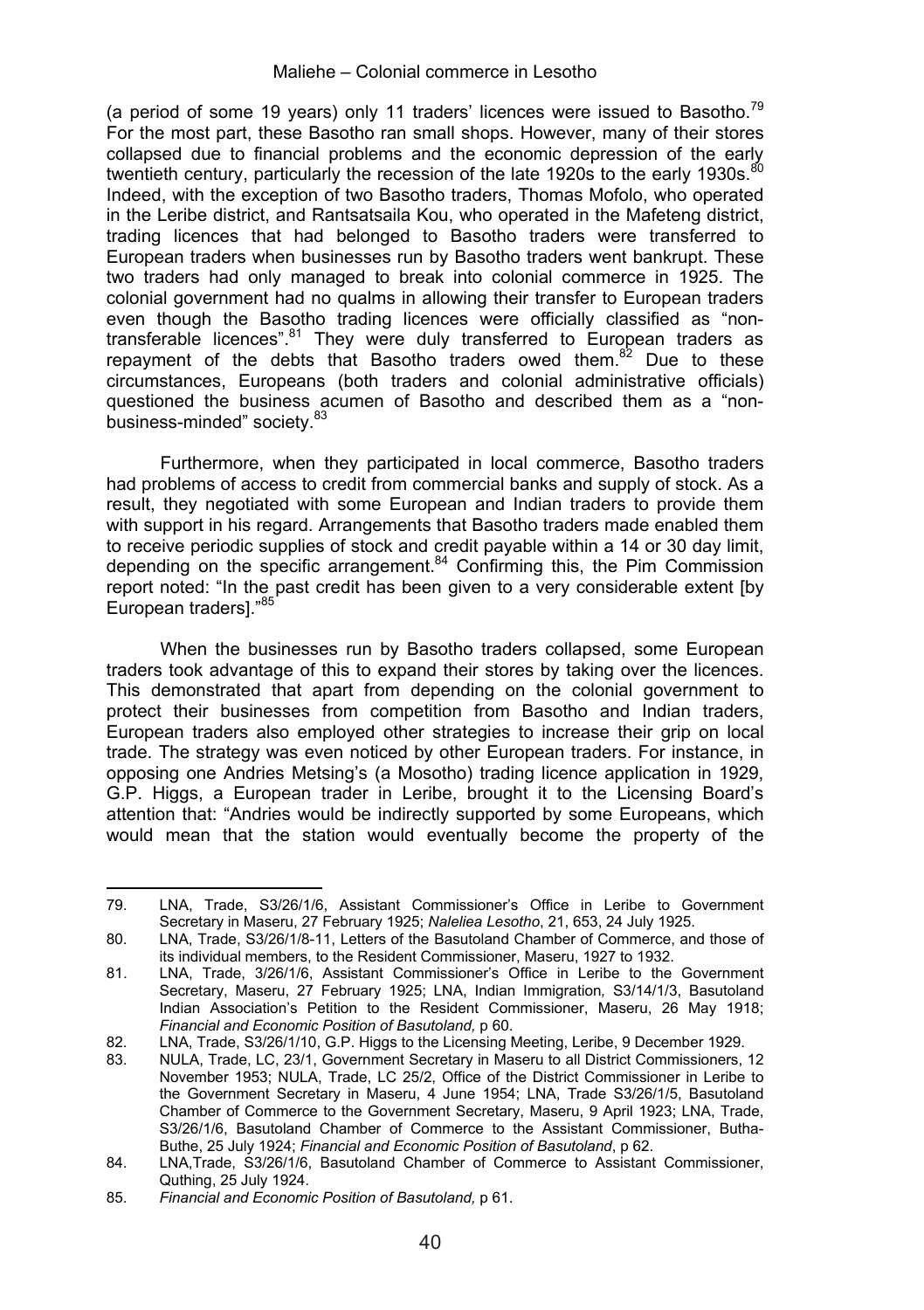European, which would create more competition, keener prices & no profits  $[SiCl. <sup>86</sup>]$ 

From the above quotation, it is evident that some European traders had noticed the strategy adopted by more powerful European traders to expand their monopoly. Hence they opposed the practice because it increased competition for them. The practice also undermined the policy of the government in protecting traders' stores in time of recession.

Apart from negotiating credit and supply of stock arrangements with European and Indian traders, some Basotho also went into formal and informal business partnerships with Indian and European traders. These partnerships helped Basotho who had little capital and only had very restricted access to business finance.<sup>87</sup> One example will suffice to support this. In 1912, Simon Hatla, a Mosotho, opened a business in the Butha-Buthe district.<sup>88</sup> Due to financial difficulties, he formally partnered with an Indian trader, Adam Dada. However, the partnership came to an end because Dada "pretty well robbed him."<sup>89</sup> As a result, Hatla applied for another licence to open a shop which was "supported by Frasers & Co".<sup>90</sup> This was an informal partnership through which "Frasers was obliged to check [its] stock every month" to monitor its investment, while the day-to-day running of the business was carried out by Hatla.<sup>91</sup>

Apart from the above economically pragmatic relations, the relations between Basotho and foreign traders had a politically confrontational twist. Basotho publicly protested their exclusion and marginalisation in local commerce. They resented being excluded from trade in "their country" by foreign traders who, they felt, only came to Lesotho to enrich themselves and export profits to their home countries. They complained vociferously to the colonial government and European traders, demanding better opportunities in local trade.<sup>92</sup> Basotho also expressed their dissatisfaction about marginalisation from local trade through local newspapers that supported them.<sup>93</sup> In accounting for the tension between Basotho and European traders in local trade, one columnist in *Naleli ea Lesotho* newspaper wrote, in 1925:

The jobs which Basotho are still attempting here in Lesotho now are not the ones which it appears as if they are conflicting with the whites; but this one of business, it is the one that a white person fights with a Mosotho, you could actually see that this Lesotho no longer belongs to Basotho in terms of business, it now belongs to the whites. Even the Paramount Chief, they no longer see him as anything ... It is not right when the development brought by white traders here in Lesotho leads to hatred of a Mosotho, the owner of the country.<sup>94</sup>

<u> Alexandria de la contrada de la contrada de la contrada de la contrada de la contrada de la contrada de la c</u>

<sup>86.</sup> LNA, Trade, S3/26/1/10, G.P. Higgs to the Licensing Meeting, Leribe, 9 December 1929.<br>87. LNA. Trade. S3/26/1/6. Minutes from the Assistant Commissioner's Office in Leribe to t

LNA, Trade, S3/26/1/6, Minutes from the Assistant Commissioner's Office in Leribe to the Government Secretary in Maseru, 27 February 1925.

<sup>88.</sup> LNA, Trade, S3/26/1/6, Minutes from the Assistant Commissioner's Office in Leribe to the Government Secretary in Maseru, 27 February 1925.

<sup>89.</sup> LNA, Trade, S3/26/1/6, Minutes from the Assistant Commissioner's Office in Leribe to the Government Secretary in Maseru, 25 July 1924.

<sup>90.</sup> LNA, Trade, S3/26/1/6, Minutes from the Assistant Commissioner's Office in Leribe to the Government Secretary in Maseru, 25 July 1924.

<sup>91.</sup> LNA, Trade, S3/26/1/6, Minutes from the Assistant Commissioner's Office in Leribe to the Government Secretary in Maseru, 25 July 1924.

<sup>92.</sup> *Naleliea Lesotho,* 21, 653, 25 July 1925. Translated from Sesotho; *Mochochonono*, 22 August 1934.

<sup>93.</sup> *Naleliea Lesotho*, 21, 653, 25 July 1925.

<sup>94.</sup> *Naleliea Lesotho*, 21, 653, 25 July 1925.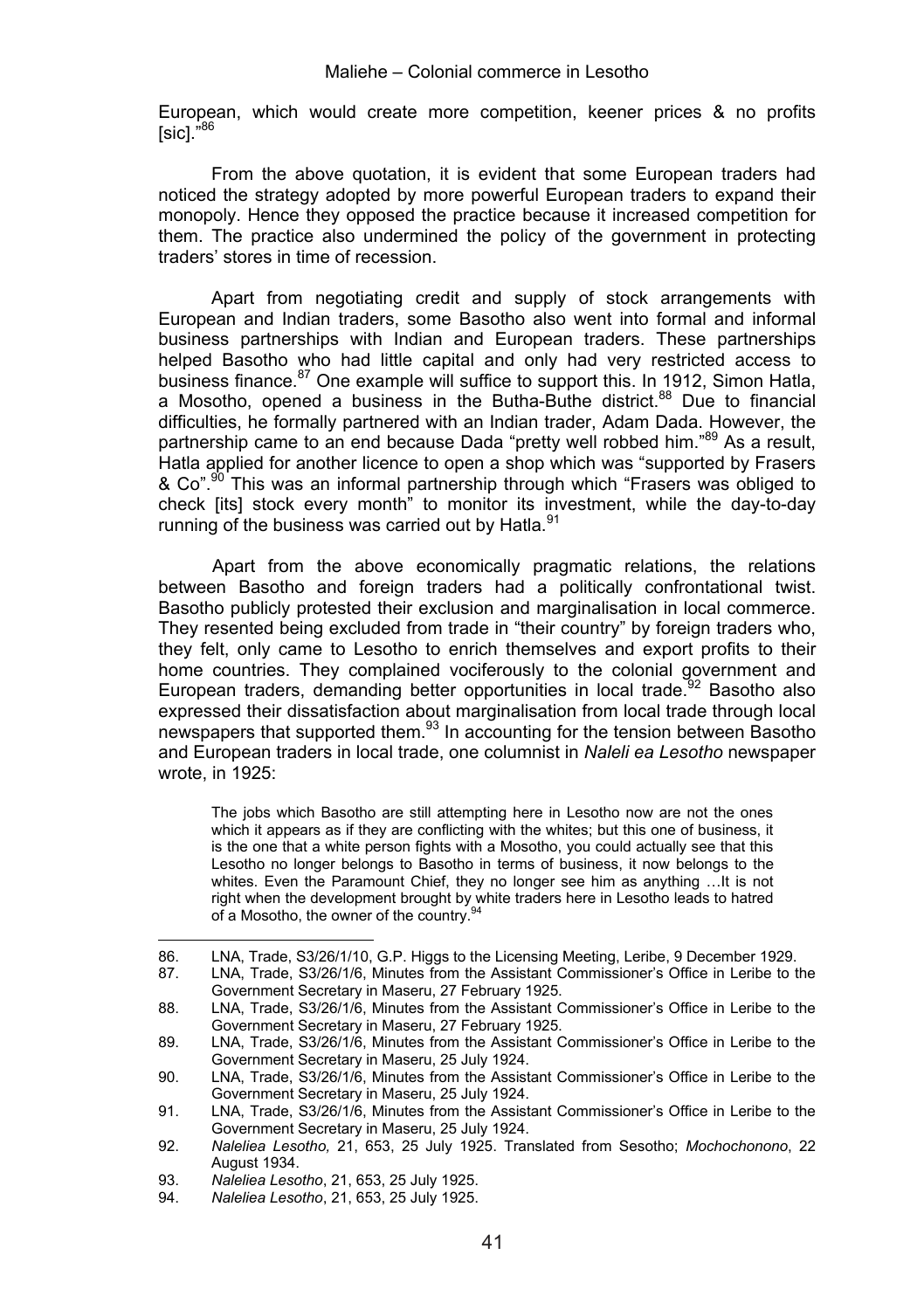Towards Indian traders, one Mosotho trader made no bones about his feelings. He expressed the view that:

Indians are not an asset to the country. All their money goes to India and their food comes from India. They import Indians, the lowest class, to do their work. There are 10 or 12 Indians at each station and they will do nothing but harm.<sup>9</sup>

Licensing Board meetings were characterised by fierce conflict between the two groups.<sup>96</sup> In these meetings, Basotho were represented by the Basutoland Progressive Association (BPA) and *Lekhotla la Bafo* (League of Commoners).97 In 1907, the emerging elite of commoners, locally known as *bahlalefi,* or *matsoelopele* – the educated ones or progressive ones, respectively – formed the Basutoland Progressive Association. It mainly consisted of teachers, writers, government clerks, interpreters, ministers of religion and businessmen.<sup>98</sup> Its aims were to eliminate racial discrimination; to increase commoners' representation in national forums; to deal with the abuse of power by the chiefs; to modernise agriculture; to advocate for the improvement of social services; and to assist in creating small-scale industries.<sup>99</sup>

In 1919, some twelve years after the establishment of BPA, another people's organisation was formed in Mapoteng. It was called *Lekhotla la Bafo* (LLB). Its membership comprised mainly Basotho who were traditionally-oriented. The LLB was strongly anti-imperialist and it uncompromisingly opposed colonialism. The organisation also sought to end the chiefs' abuse of power.<sup>100</sup> The LLB saw European traders in Lesotho as intruders who monopolised local commerce and expatriated profits.<sup>101</sup>

As a result of the activity of these early political organisations, Licensing Board meetings and newspaper columns became "battlegrounds" for Basotho traders, on the one side, and European and Indian traders, on the other.<sup>102</sup> The roles played by the BPA and LLB were crucial in challenging both the alliance of the European traders and colonial government as well as its impact of marginalising Basotho in local trade. The BPA's role centred mostly on advocating for Basotho to be granted trading licences in the lowlands and highlands<sup>103</sup> alike, while the LLB advocated for the removal of colonial trading laws and regulations. The LLB, for its part, saw Europeans as intruders who only came to Lesotho to

<sup>&</sup>lt;u> Alexandria de la contexta de la contexta de la contexta de la contexta de la contexta de la contexta de la c</u> 95. LNA, Trade, S3/26/1/10, Thomas Mofolo representing BPA at Licensing Board meeting held in Qacha's Nek, 13 June 1927.

<sup>96.</sup> *Naleliea Lesotho,* 21, 653, 25 July 1925; *Mochochonono*, 22 August 1934.

These early political organisations are the roots of Lesotho's anti-colonial and nationalistic movements. They later gave birth to the country's political parties. See, B. Nyeko, "Resistance to Colonial Rule and the Emergence of Anti-colonial Movements", in Pule and Thabane (eds), *Essays on Aspects of the Political Economy of Lesotho.*

<sup>98.</sup> Gill, *A Short History of Lesotho*, p 170.

<sup>99.</sup> LNA, *Basutoland Progressive Association*, S3/22/2/1, Constitution of Basutoland Progressive Association.

<sup>100.</sup> Nyeko, "Resistance to Colonial Rule and the Emergence of Anti-colonial Movements", pp 138–139.

<sup>101.</sup> LNA, *Lekhotla la Bafo*, S3/22/1/1-2, LLB to the Resident Commissioner, Maseru, 20 December 1924.

<sup>102.</sup> *Naleliea Lesotho,* 21, 653, 25 August 1925.

<sup>103.</sup> LNA, *Basutoland Progressive Association ,*S3/22/2/1, George Kou's Letter to Basutoland Progressive Association, 20 September 1935.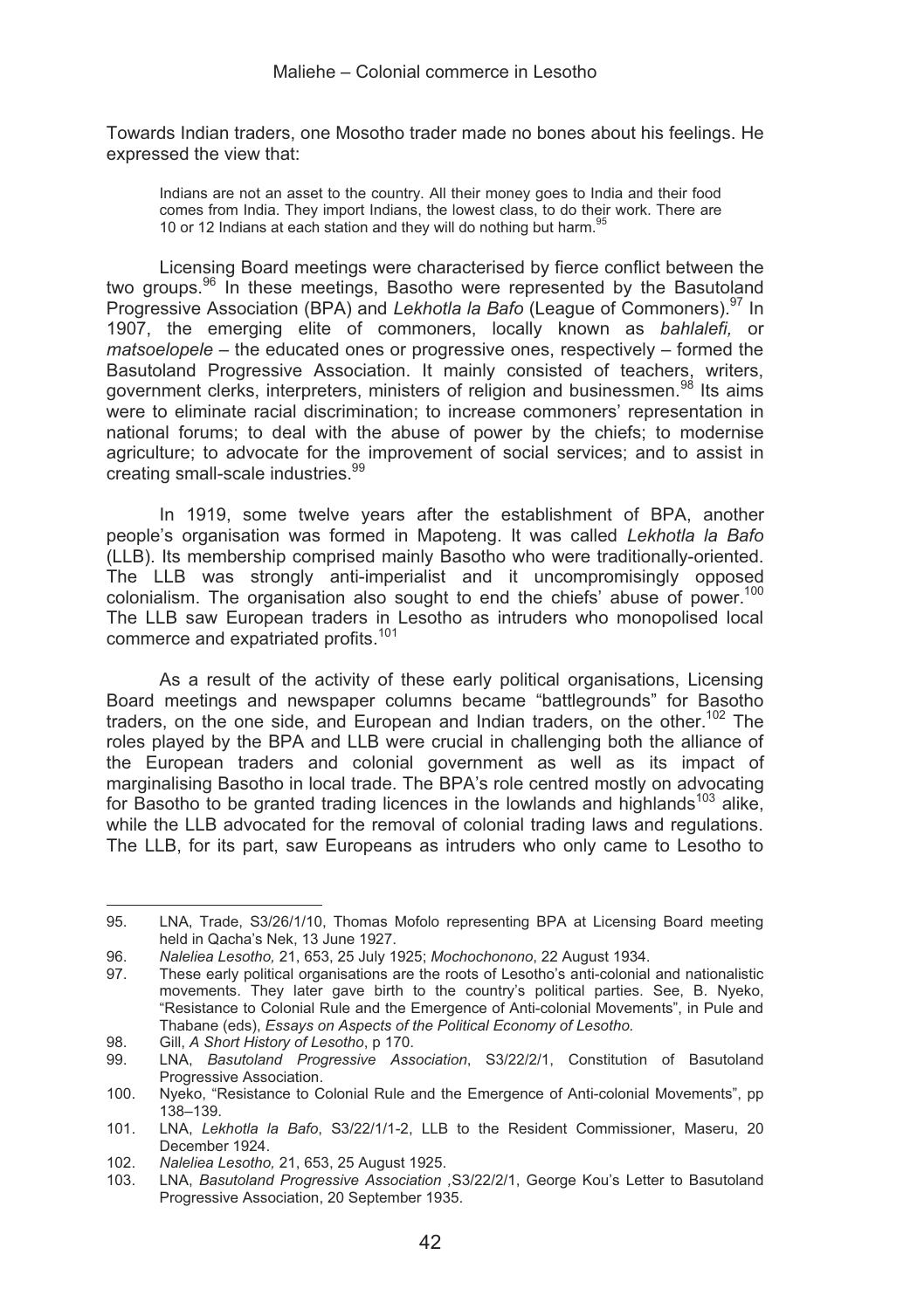enrich themselves and expatriate the profits they made.<sup>104</sup> LLB argued that: "The Chamber of Commerce is formed for the purpose of prohibiting us from doing any trade in our country." It further added that the "aim of the [government is] to abolish our nation…"<sup>105</sup>

The two organisations attempted to empower more Basotho to participate in local trade without fear of failure against the "united front" of the colonial government and European traders. However, their efforts were limited since they were representing nationalistic interests. It was not until the early 1940s that Basotho traders formed their own association, the Basuto Traders' Association, to pursue and protect their specific interests in local commerce.<sup>106</sup>

Due to pressure from the local organisations discussed above, a significant increase in the number of Basotho traders occurred after 1951, following the government's announcement of Proclamation No. 72 of that year. The Proclamation provided for what was called a Basuto Restricted Traders Licence*,*  which was specifically meant for Basotho*.* This licence was first created in 1936 when the colonial government passed the Native Trading Proclamation on the recommendation of the Pim Commission that Basotho should be given wider opportunities in local trade.<sup>107</sup>

From as few as three Basotho store owners in 1935, the colonial government estimated that there were 2 700 Basotho in the country with trading licences by 1958. This figure included restricted licence holders who were running small shops, bakeries and butcheries; and others who were engaging in livestock trading, milling and the provision of transport.108 Basotho who went into business during this time included those who had found blue collar jobs in South Africa. Some were Basotho who had worked as civil servants in the colonial government, and others were teachers.109 Many Basotho World War II veterans also invested their gratuities in retail stores when they returned home.<sup>110</sup>

It was only after 1951 that women were also able to participate in local commerce.<sup>111</sup> Prior to the passing of the Basutoland Native Trading Proclamation of 1936, Basotho women did not qualify for trading licence applications because they were not recognised as tax-payers by the Native Tax Proclamation No. 3 of 1911.112 In 1940, the 1936 proclamation was amended by Proclamation No. 64 to allow Basotho women to apply for trading licences despite the fact that they did not pay tax. The proclamation entitled women in Lesotho, who were previously

<sup>104.</sup> LNA, *Lekhotla la Bafo*, S3/22/1/1, Report of the meeting of LLB in Maseru, 11 August 1929.

<sup>105.</sup> LNA,*Lekhotla la Bafo*, S3/22/1/1, Report of the meeting of LLB in Maseru, 11 August 1929.

<sup>106.</sup> *Mochochonono*, 35, 21045, 27 October 1945, p1; *Mochochonono*, 35, .21049, 24 November 1945, p 5; NULA, Trade, LC 23/11, District Commissioner in Leribe to the Licensing Board, 27 August 1957. Little is known about the history and activities of this association due to lack records.

<sup>107.</sup> *Financial and Economic Position of Basutoland,* p 60.

<sup>108.</sup> *Basutoland Colonial Annual Reports, 1958,* p 45.

<sup>109.</sup> Thabane, "Aspects of Colonial Economy and Society, 1868–1966", p 114; N. Mphanya, *My Life in the Basutoland Congress Party* (Motjoli Publisher, Maseru, 2010), p 63.

<sup>110.</sup> *Basutoland Colonial Annual Reports, 1947*, p 28; Thabane, "Aspects of Colonial Economy and Society, 1868–1966", p 114.

<sup>111.</sup> Due to lack of sufficient historical sources, very little information is known about women's early involvement in commerce in Lesotho. How, one wonders, did they raise capital to start their businesses, since not many of them had worked as miners, civil servants and so on, as did their male counterparts.

<sup>112.</sup> *Basutoland Proclamations and Notices, 1911.*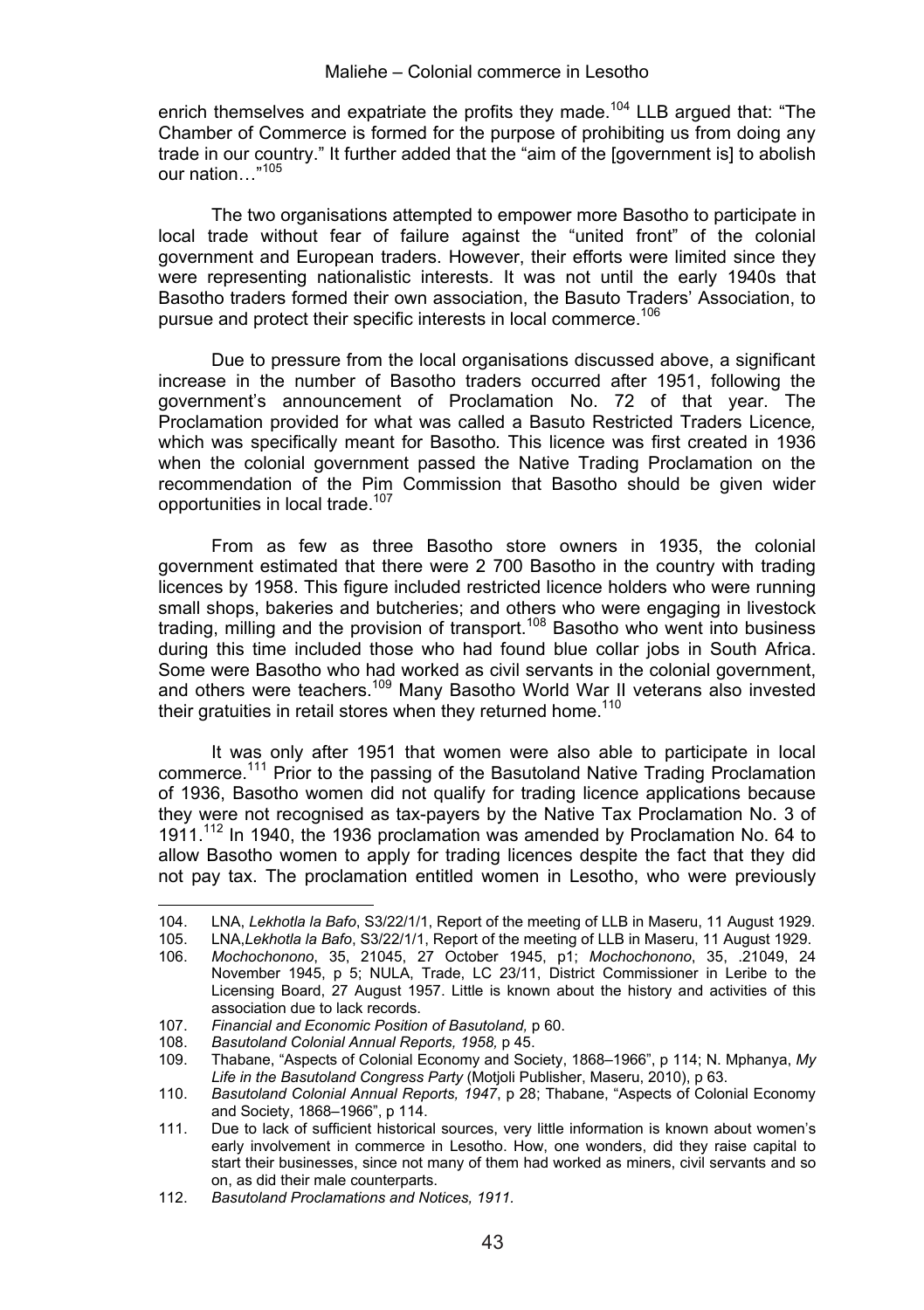defined by colonial laws as "native" women, to apply for trading licences. A "native" woman in terms of colonial law was defined as a "member of an African tribal race living in the Territory whose father or husband was or is domiciled and paid or pays native tax."<sup>113</sup>

From 1951, a number of Basotho women were issued with trading licences and were able to open stores. However, even though the colonial laws permitted them to apply for such licences, available information suggests that only very few Basotho women owned and ran such stores prior to independence. By far the majority of Basotho traders were men. For example, in the Leribe district there were 75 trading licence holders issued to Basotho in places outside the settlement camps in 1951. Of these, 11 trading licences were owned by women. In April 1953, out of the 24 trading licence applications in the same district, only five of them were issued to women.<sup>114</sup>

### **Conclusion**

The history of colonial commerce presented in this article illuminates a multidimensional economic landscape characterised by hierarchies, overlaps, mutual arrangements and contestations, between and among three trading groups in Lesotho's colonial commerce. It provides a more complex picture than does the political economy approach. The political economy focuses more on what divided these groups, but this was only one aspect of their interaction. The article has adopted a dialectical and multifaceted approach which demonstrates the existence of closer pragmatic economic relations among these groups within the context of the monopoly held by European traders and the rise of anti-colonial and nationalistic movements. For Basotho, although occupying lower economic ranks both worked in their favour. Politically, they were able to enter and increase their participation in colonial commerce. Economically, they were able to negotiate favourable deals with both European and Indian traders in order to support their businesses. They used these as strategies to overcome their financial challenges in colonial commerce. At the same time, the approach acknowledges the central role played by both European and Indian traders in the development of colonial commerce in Lesotho.

#### **Abstract**

This paper examines the political economy of colonial commerce in Lesotho – then Basutoland. It argues that although pivotal and appropriate, the political economy narrative alone is limited as an explanation for other dynamics which shaped Lesotho's colonial commerce. It provides a radically simplified bi-polar picture in which European and Indian traders (the more powerful actors) on the one hand, and Basotho traders (the weaker actors) on the other, participated in antagonistic silos. Using historical records and the political economy of Lesotho as a context, this article identifies the existence of a dialectical and multifaceted relationship between these two categories. This was manifested in the interdependent and indispensable relationship between everyday economic pragmatism and collective political activism. This is an under-played catalyst that contributed to the shaping of the country's business landscape in the colonial period.

<sup>113.</sup> *Basutoland Proclamations and Notices, 1940.*

NULA, Trade, LC 23/1, Office of the District Commissioner in Leribe to the Government Secretary in Maseru, 15 April 1953.